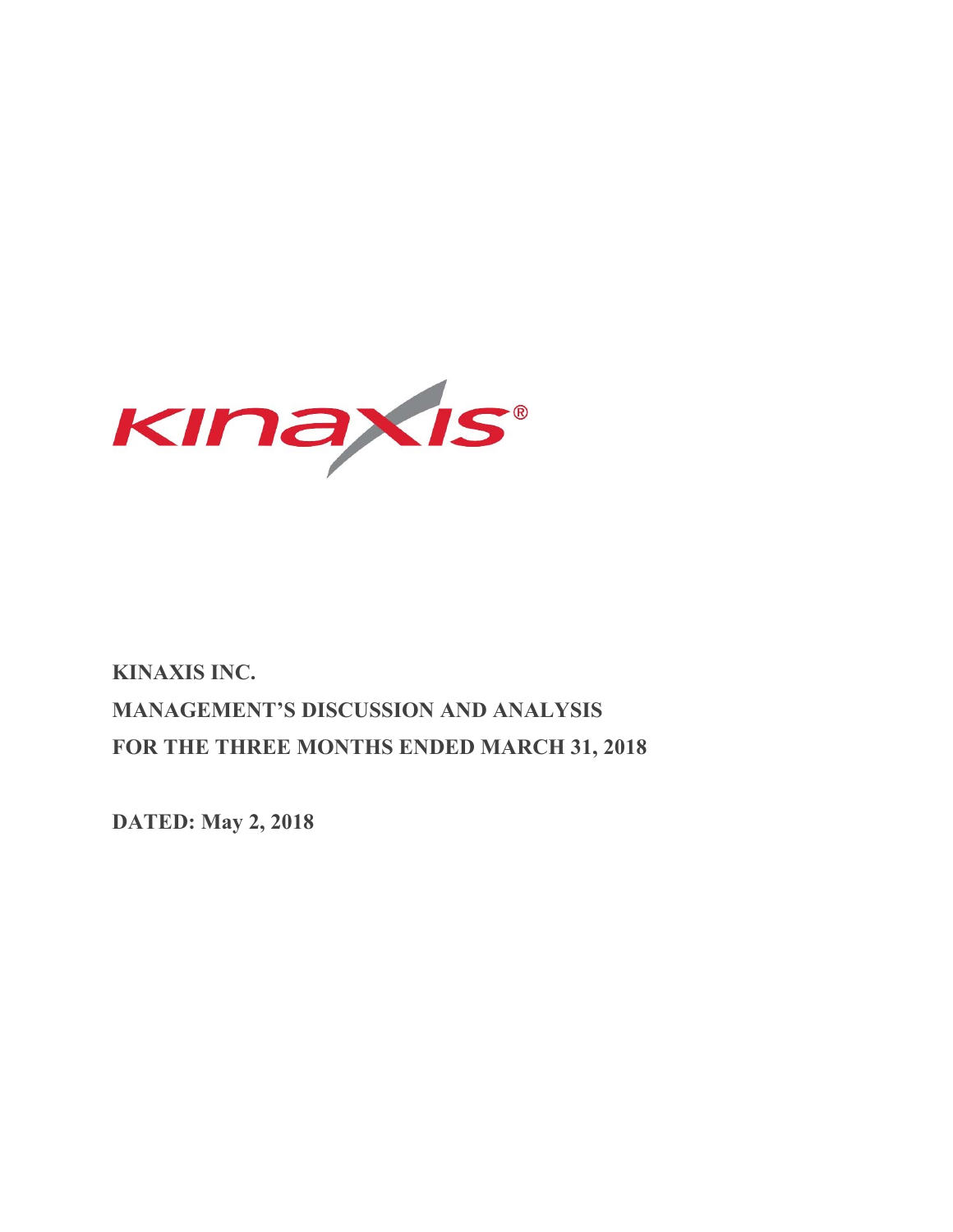

*Unless the context requires otherwise, all references in this management's discussion and analysis (the "MD&A") to "Kinaxis", "we", "us", "our" and the "Company" refer to Kinaxis Inc. and its subsidiaries as constituted on March 31, 2018. This MD&A has been prepared with an effective date of May 2, 2018.* 

*This MD&A for the three months ended March 31, 2018 and 2017 should be read in conjunction with our condensed consolidated interim financial statements and the related notes thereto as at and for the three months ended March 31, 2018. The financial information presented in this MD&A is derived from our interim financial statements prepared in accordance with International Financial Reporting Standards ("IFRS") as issued by the International Accounting Standards Board ("IASB"). This MD&A contains forward-looking statements that involve risks, uncertainties and assumptions, including statements regarding anticipated developments in future financial periods and our future plans and objectives. There can be no assurance that such information will prove to be accurate, and readers are cautioned not to place undue reliance on such forward-looking statements. See "Forward-Looking Statements".* 

*This MD&A includes trade-marks, such as "Kinaxis", and "RapidResponse", which are protected under applicable intellectual property laws and are the property of Kinaxis. Solely for convenience, our trade-marks and trade names referred to in this MD&A may appear without the ® or ™ symbol, but such references are not intended to indicate, in any way, that we will not assert, to the fullest extent under applicable law, our rights to these trademarks and trade names. All other trade-marks used in this MD&A are the property of their respective owners.* 

*All references to \$ or dollar amounts in this MD&A are to U.S. currency unless otherwise indicated.* 

*Additional information relating to Kinaxis Inc., including the Company's most recently completed Annual Information Form, can be found on SEDAR at www.sedar.com.* 

#### **Non-IFRS Measures**

This MD&A makes reference to certain non-IFRS measures such as "Adjusted profit", "Adjusted EBITDA" and "Adjusted diluted earnings per share". These non-IFRS measures are not recognized, defined or standardized measures under IFRS. Our definition of Adjusted profit, Adjusted EBITDA and Adjusted diluted earnings per share will likely differ from that used by other companies and therefore comparability may be limited.

Adjusted profit, Adjusted EBITDA and Adjusted diluted earnings per share should not be considered a substitute for or in isolation from measures prepared in accordance with IFRS. These non-IFRS measures should be read in conjunction with our condensed consolidated interim financial statements and the related notes thereto as at and for the three months ended March 31, 2018. Readers should not place undue reliance on non-IFRS measures and should instead view them in conjunction with the most comparable IFRS financial measures. See the reconciliations to these IFRS measures in the "Reconciliation of Non-IFRS Measures" section of this MD&A.

#### **Forward-Looking Statements**

This MD&A contains forward-looking statements that relate to our current expectations and views of future events. In some cases, these forward-looking statements can be identified by words or phrases such as "may", "will", "expect", "anticipate", "aim", "estimate", "intend", "plan", "seek", "believe", "potential", "continue", "is/are likely to" or the negative of these terms, or other similar expressions intended to identify forward-looking statements. Forward-looking statements are intended to assist readers in understanding management's expectations as of the date of this MD&A and may not be suitable for other purposes. We have based these forward-looking statements on our current expectations and projections about future events and financial trends that we believe may affect our financial condition, results of operations, business strategy and financial needs. These forward-looking statements include, among other things, statements relating to:

- our expectations regarding our revenue, expenses and operations;
- our anticipated cash needs;
- our ability to protect, maintain and enforce our intellectual property rights;
- third-party claims of infringement or violation of, or other conflicts with, intellectual property rights by us;
- our plans for and timing of expansion of our solutions and services;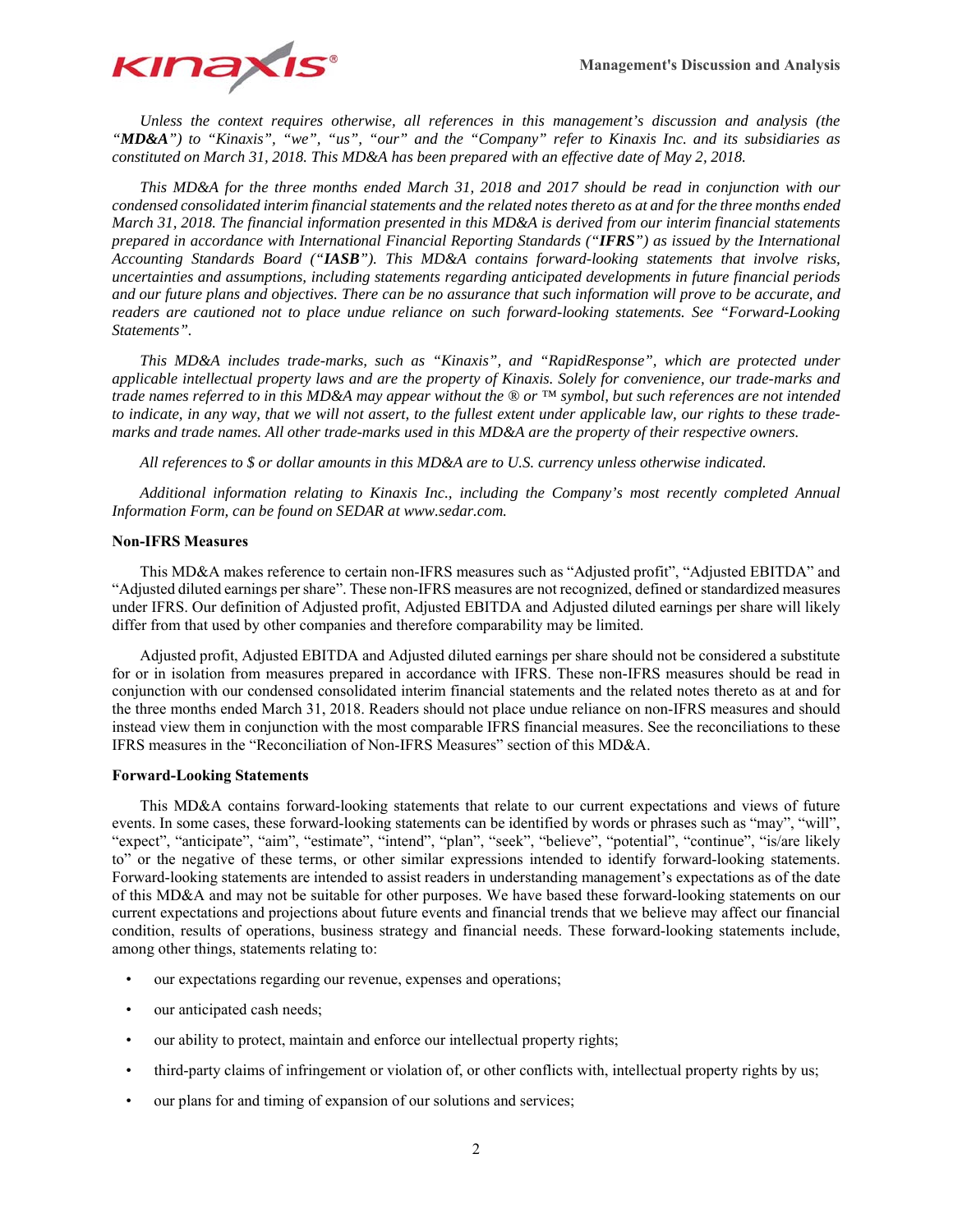

- our future growth plans;
- the acceptance by our customers and the marketplace of new technologies and solutions;
- our ability to attract new customers and develop and maintain existing customers;
- our ability to attract and retain personnel;
- our expectations with respect to advancement in our technologies;
- our competitive position and our expectations regarding competition;
- regulatory developments and the regulatory environments in which we operate; and
- anticipated trends and challenges in our business and the markets in which we operate.

Forward-looking statements are based on certain assumptions and analysis made by us in light of our experience and perception of historical trends, current conditions and expected future developments and other factors we believe are appropriate. Expected future developments include growth in our target market, an increase in our subscription revenue and decrease in maintenance and support revenue based on trends in customer behaviour, increasing sales and marketing expenses, research and development expenses and general and administrative expenses based on our business plans and our continued ability to realize on the benefits of tax credits in the near term. Although we believe that the assumptions underlying the forward-looking statements are reasonable, they may prove to be incorrect.

This MD&A also includes forward-looking statements in relation to a contract dispute and arbitration proceeding with an Asian-based customer. These forward-looking statements are based on our assessment and analysis of the merits of the parties' positions. This assessment and analysis may evolve as the relevant proceedings are at a very early stage. Whether actual results, performance or achievements will conform to our expectations and predictions is subject to a number of known and unknown risks and uncertainties, including those set forth below under the heading "Risks and Uncertainties". These risks and uncertainties could cause our actual results, performance, achievements and experience to differ materially from the future expectations expressed or implied by the forward-looking statements. In light of these risks and uncertainties, readers should not place undue reliance on forward-looking statements.

The forward-looking statements made in this MD&A relate only to events or information as of the date on which the statements are made in this MD&A and are expressly qualified in their entirety by this cautionary statement. Except as required by law, we do not assume any obligation to update or revise any forward-looking statements, whether as a result of new information, future events or otherwise, after the date on which the statements are made or to reflect the occurrence of unanticipated events.

Readers should read this MD&A with the understanding that our actual future results may be materially different from what we expect.

# **Risks and Uncertainties**

We are exposed to risks and uncertainties in our business, including the risk factors set forth below:

- If we are unable to attract new customers or sell additional products to our existing customers, our revenue growth and profitability will be adversely affected.
- We derive a significant portion of our revenue from a relatively small number of customers, and our growth depends on our ability to retain existing customers and add new customers.
- We encounter long sales cycles, particularly with our larger customers, which could have an adverse effect on the amount, timing and predictability of our revenue.
- We rely significantly on recurring revenue, and if recurring revenue declines or contracts are not renewed our future results of operations could be harmed.
- Downturns or upturns in new sales will not be immediately reflected in operating results and may be difficult to discern.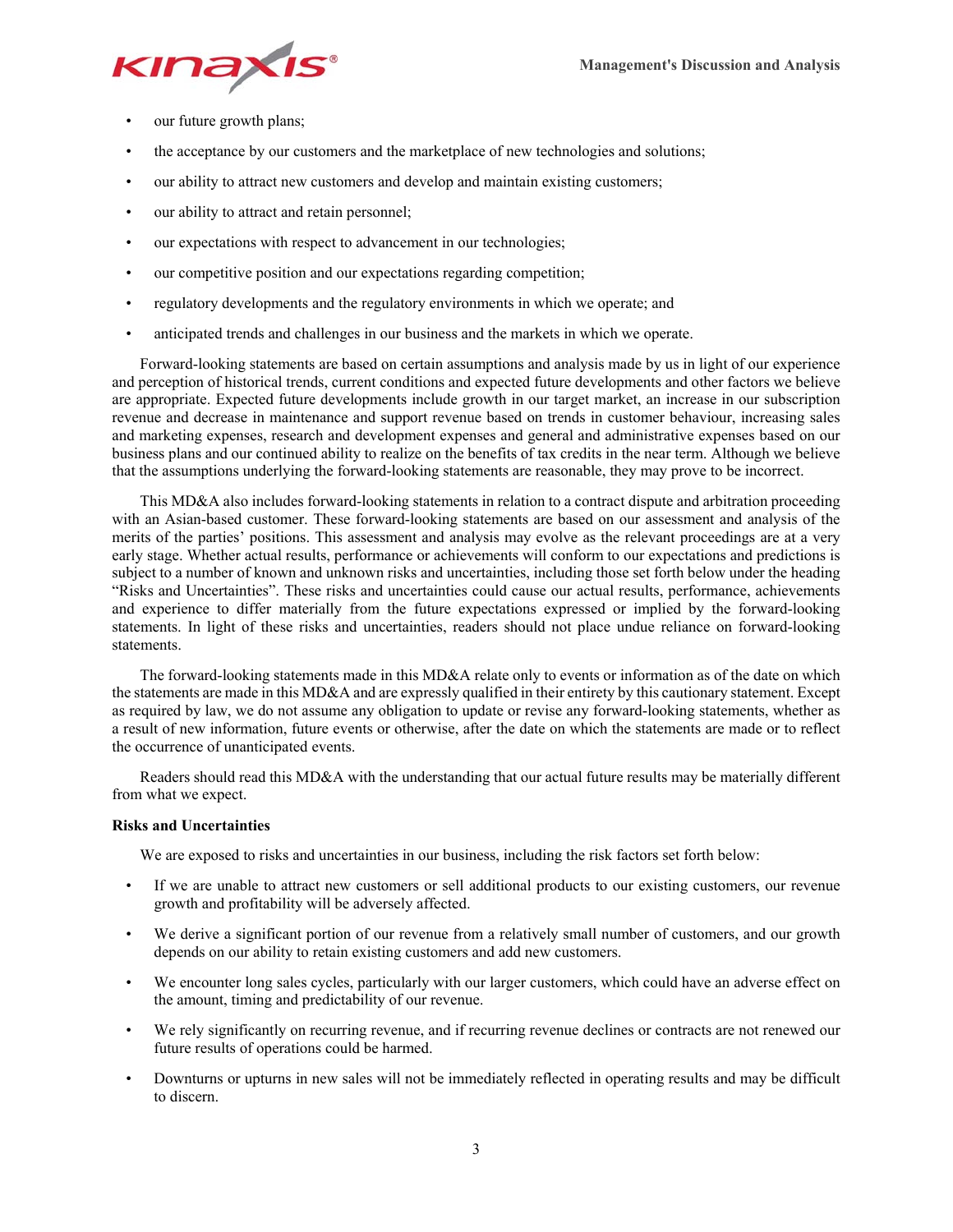

- Our quarterly results of operations may fluctuate. As a result, we may fail to meet or exceed the expectations of investors or securities analysts which could cause our share price to decline.
- Our solutions are complex and customers may experience difficulty in implementing or upgrading our products successfully or otherwise achieving the benefits attributable to our products.
- Security breaches could delay or interrupt service to our customers, harm our reputation or subject us to significant liability and adversely affect our business and financial results.
- Our ability to retain customers and attract new customers could be adversely affected by an actual or perceived breach of security relating to customer information.
- Privacy and security concerns, including evolving government regulation in the area of consumer data privacy, could adversely affect our business and operating results.
- We have incurred operating losses in the past and may incur operating losses in the future.
- If we are unable to develop new products and services, sell our solutions into new markets or further penetrate our existing markets, our revenue will not grow as expected.
- If we do not maintain the compatibility of our solutions with third-party applications that our customers use in their business processes, demand for our solutions could decline.
- Our inability to assess and adapt to rapid technological developments could impair our ability to remain competitive.
- We enter into service level agreements with all of our customers. If we fail to meet these contractual commitments, we could be obligated to provide credits or refunds for prepaid amounts related to unused subscription services or face contract terminations, which could adversely affect our revenues.
- Downturns in general economic and market conditions and reductions in IT spending may reduce demand for our solutions, which could negatively affect our revenue, results of operations and cash flows.
- We are subject to fluctuations in currency exchange rates.
- If we fail to protect our intellectual property and proprietary rights adequately, our business could be adversely affected.
- An assertion by a third party that we are infringing its intellectual property could subject us to costly and time consuming litigation or expensive licenses which could harm our business.
- The markets in which we participate are highly competitive, and our failure to compete successfully would make it difficult for us to add and retain customers and would reduce or impede the growth of our business.
- If we fail to retain our key employees, our business would be harmed and we might not be able to implement our business plan successfully.
- Our growth is dependent upon the continued development of our direct sales force.
- As we increase our emphasis on our partnership program, we may encounter new risks, such as dependence on partners for a material portion of our revenue and potential channel conflict.
- If we experience significant fluctuations in our rate of anticipated growth and fail to balance our expenses with our revenue forecasts, our results could be harmed.
- Interruptions, or delays in the services provided by third-party data centers and/or internet service providers could impair the delivery of our solutions and our business could suffer.
- We may experience service failures or interruptions due to defects in the software, infrastructure, third-party components or processes that comprise our existing or new solutions, any of which could adversely affect our business.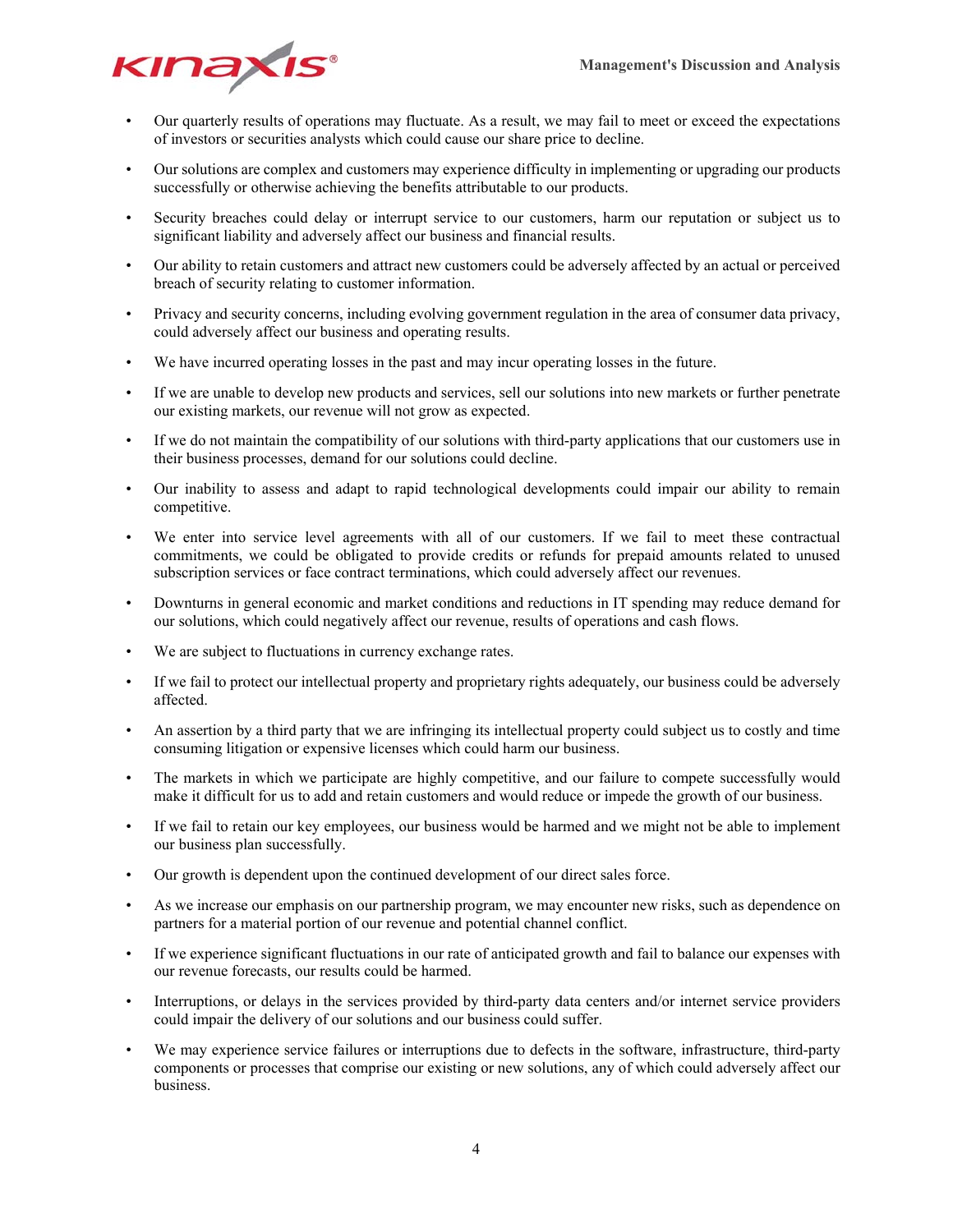

- The use of open source software in our products may expose us to additional risks and harm our intellectual property.
- Mergers or other strategic transactions involving our competitors or customers could weaken our competitive position, which could harm our results of operations.
- We may not receive significant revenue as a result of our current research and development efforts.
- Because our long-term success depends, in part, on our ability to continue to expand the sales of our solutions to customers located outside of North America, our business will be susceptible to risks associated with international operations.
- Current and future accounting pronouncements and other financial reporting standards might negatively impact our financial results.
- We are subject to taxation in various jurisdictions and the taxing authorities may disagree with our tax positions.
- If we fail to develop widespread brand awareness cost-effectively, our business may suffer.
- Our strategy includes pursuing acquisitions and our potential inability to successfully integrate newly-acquired companies or businesses may adversely affect our financial results.
- The market price for our common shares may be volatile.
- We may issue additional common shares in the future which may dilute our shareholders' investments.
- We may need to raise additional funds to pursue our growth strategy or continue our operations, and we may be unable to raise capital when needed or on acceptable terms.

A comprehensive discussion of risks, including risks not specifically listed above, can be found in our most recently filed Annual Information Form. Additional risks and uncertainties not presently known to us or that we currently consider immaterial also may impair our business and operations and cause the price of our shares to decline. If any of the noted risks actually occur, our business may be harmed and our financial condition and results of operations may suffer significantly.

## **Overview**

We are a leading provider of cloud-based subscription software that enables our customers to improve and accelerate analysis and decision-making across their supply chain operations. Our RapidResponse product provides supply chain planning and analytics capabilities that create the foundation for managing multiple, interconnected supply chain management processes, including demand planning, supply planning, inventory management, order fulfillment and capacity planning. Our professional services team supports deployment of RapidResponse in new customers and assists existing customers in fully leveraging the benefits of the product.

Our target market is large global enterprises that have significant unresolved supply chain challenges. We believe this market is growing as a result of a number of factors, including increased complexity and globalization of supply chains, outsourcing, a diversity of data sources and systems, and competitive pressures on our customers.

We have established a consistent financial track record of strong revenue growth, solid earnings performance and cash generation. Our subscription and total annual revenues have grown at a compound annual growth rate (CAGR) of 25% and 24% respectively for the three years ended December 31, 2017 (based on IFRS standards in effect during the period). Our subscription revenue growth is driven both by contracts with new customers and expansion of our solution and service engagements within our existing customer base. Under IFRS 15 and 16, for the three months ended March 31, 2018, our Adjusted EBITDA was 34% of revenue and ending cash balances grew to \$166.6 million. Prior to our adoption of IFRS 15 and 16 (see "Adoption of New Accounting Standards" below) our Adjusted EBITDA for the three months ended March 31, 2018 was 26% of revenue.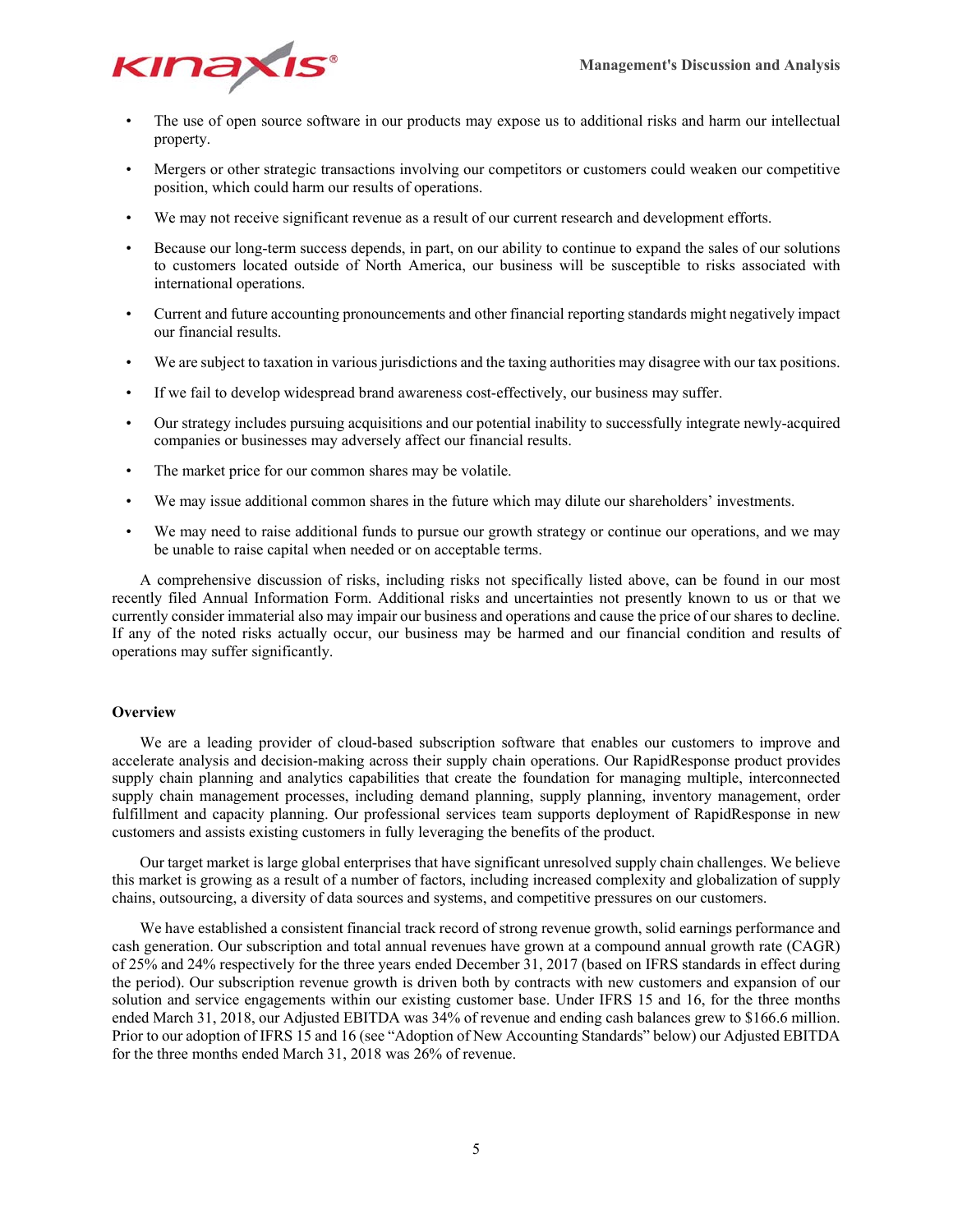

Our customers are generally large national or multinational enterprises with complex supply chain requirements. We target multiple key industry verticals including high technology and electronics manufacturing, aerospace and defense, industrial products, life sciences and pharmaceuticals, automotive, and consumer packaged goods.

We sell our product using a subscription-based model, with the product being delivered from the cloud in the vast majority of cases, from data centers that Kinaxis operates. Revenue from these customers is included as "subscription services revenue". Certain of Kinaxis' customers, including some long term customers who converted to the subscription model several years ago, have licensed our subscription product on an on-premise basis. Under IFRS 15, for on-premise customers the deemed software component for the applicable subscription term is now recognized as "subscription term license revenue" with the remaining maintenance and support component recognized ratably over the term and included in "subscription services revenue". Our agreements with customers are typically two to five years in length. Our subscription fee generally depends on the size of our customer, the number of applications deployed, the number of users and the number of licensed manufacturing, distribution and inventory sites. Average annual contract value fluctuates from period to period depending on the number and size of new customer arrangements and the extent to which we are successful in expanding adoption of our products by existing customers.

For the three months ended March 31, 2018, our ten largest customers accounted for approximately 42% of our total revenues with one customer accounting for 10% of total revenues.

Increasing revenues through new customer wins is one of our highest organizational priorities. Our sales cycle can be lengthy, as we generally target very large organizations with significant internal processes for adoption of new systems. We currently pursue a revenue growth model that includes both direct sales through our internal sales force, as well as indirect sales through channels including resellers and other partners.

Due to the growth in the market and the increasing need for solutions, we expect competition in the industry from new entrants and larger incumbent vendors to increase. In addition to this increased competitive pressure, changes in the global economy may have an impact on the timing and ability of these enterprises to make buying decisions, which may have an impact on our performance.

We continue to drive growth in our business through new customer acquisition and expansion of existing customers through our land and expand strategy. Recently, approximately 65% of subscription service revenue growth has been derived from new customers. Our net subscription service revenue retention is greater than 100%, reflecting our longer term contract structure and renewal history.

We continue to invest in our partnerships both from a sales and product implementation perspective. We work with major consulting organizations as Strategic Partners, such as Accenture and Deloitte Consulting LLP, which are able to positively influence the decision making process at major target customers. These partners, and our Service Partners, such as Barkawi Management Consultants, mSE Solutions, Cognizant and others, help customers realize end-to-end supply chain optimization by implementing our industry-leading concurrent planning solution for our customers. Finally, in Asia we work with certain organizations as Reseller Partners, as that is frequently the most effective way to engage accounts in those markets.

We are headquartered in Ottawa, Ontario. We have subsidiaries located in the United States, the Netherlands, the United Kingdom and Hong Kong and subsidiaries and offices in Seoul, South Korea and Tokyo, Japan. We continue to expand our operations internationally. In the three months ended March 31, 2018, 85% of our revenues were derived from North American based customer contracts and our remaining revenues were derived principally from Asian and European based contracts. The location of the customer's contracting entity is used as the basis for segmenting revenue by geography, however, this is not always representative of the location of the sales engagement nor the customer's RapidResponse user base.

#### **Key Performance Indicators**

The key performance indicators that we use to manage our business and evaluate our financial results and operating performance are: total revenue, total new customers, incremental subscription revenue and bookings, net revenue retention, secured subscription backlog, operating expenses, Adjusted profit (as discussed below), Adjusted EBITDA (as discussed below), Adjusted diluted earnings per share (as discussed below), and cash flow from operations. Some of these measures are non-IFRS measures. See "Non-IFRS Measures" above. Management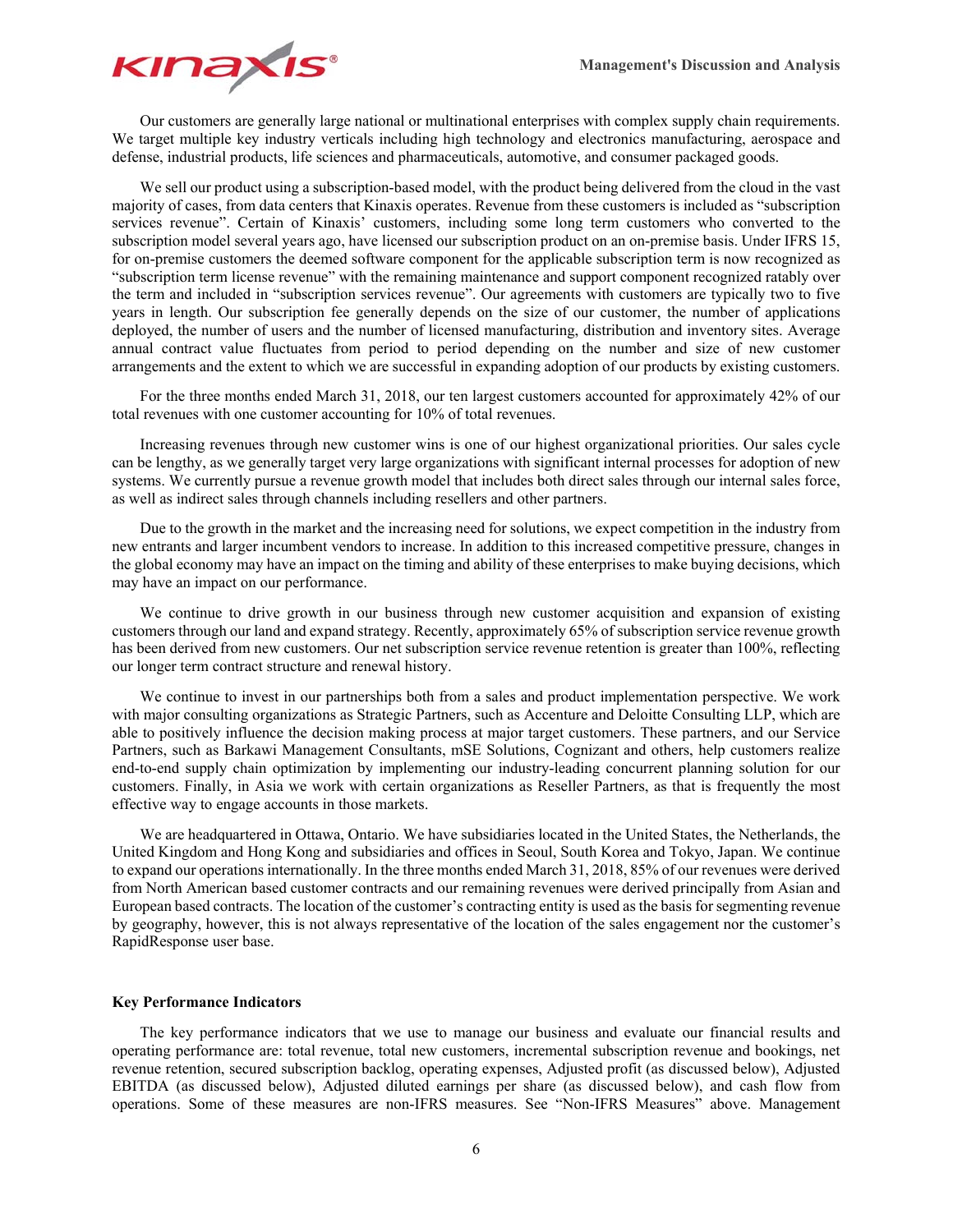

reconciles non-IFRS measures to IFRS measures (See "Reconciliation of Non-IFRS Measures" below). We evaluate our performance by comparing our actual results to budgets, forecasts and prior period results.

#### *Net revenue retention*

Our subscription customers generally enter into two to five year agreements which are paid annually in advance. In certain circumstances, customers will prepay subscription fees for the term of the agreement. Subscription agreements are generally subject to price increases upon renewal reflecting both inflationary increases and the additional value provided by our solutions. In addition to the expected increase in subscription revenue from price increases over time, existing customers may subscribe for additional applications, users or sites during the terms of their agreements.

Our subscription model results in a high proportion of recurring revenue, which we define as subscription services revenue plus maintenance and support revenue (see "Significant Factors Affecting Results of Operations – Revenue"). While the underlying contracts for on-premise subscription agreements are typically structured in the same manner as for our cloud-delivered customers, including contracted, recurring annual payments, under IFRS 15 for on-premise customers we are required to separately report revenue as two components: the deemed software component and the maintenance and support component. The deemed software component for the entire term of these on-premise subscriptions is recognized as revenue upon contract term commencement (as a subscription term license), and therefore not recorded as recurring revenue. See "Adoption of New Accounting Standards" below for further discussion of this change in accounting standards.

We believe the power of the subscription model is only fully realized when a vendor has high retention rates. High customer retention rates generate a long customer lifetime and a very high lifetime value of the customer. Our net revenue retention rates remain over 100%, which includes sales of additional applications, users and sites to existing customers.

The recurring nature of our revenue provides high visibility into future performance, and upfront payments result in cash flow generation in advance of revenue recognition. Typically, approximately 80% of our annual subscription revenue is recognized from customers that are in place at the beginning of the year (excluding the effect of renewals) and this continues to be our target model going forward. However, this also means that agreements with new customers or agreements with existing customers purchasing additional applications, users or sites in a quarter may not contribute significantly to revenue in the current quarter. For example, a new customer who enters into an agreement late in a quarter will typically have limited contribution to the revenue recognized in that quarter.

# **Significant Factors Affecting Results of Operations**

Our results of operations are influenced by a variety of factors, including:

# *Revenue*

Our revenue consists of subscription fees, professional service fees and maintenance and support fees. Subscription revenue is primarily comprised of fees for provision of RapidResponse as software as a service ("**SaaS**") in our hosted, cloud environment and, to a lesser degree, fees for use of the subscription on-premise for a fixed term. Upon adoption of IFRS 15 on January 1, 2018, revenue for the implied software component for on-premise subscriptions is recognized upon term commencement as subscription term license revenue. Prior to adopting IFRS 15, this revenue was recognized over the term of the subscription agreement as subscription services revenue.

Subscription services revenue includes hosting services when the product is provided from the cloud under a SaaS arrangement, and maintenance and support for the solution, for both SaaS and on-premise subscriptions for the term of the contract.

Professional services revenue is comprised of fees charged to assist organizations to implement and integrate our solution and train their staff to use and deploy our solution. Professional service engagements are contracted on a time and materials basis including billable travel expenses and are billed and recognized as revenue as the service is delivered. In certain circumstances, we enter into arrangements for professional services on a fixed price basis; in these cases, revenue is recognized by reference to the stage of completion of the contract.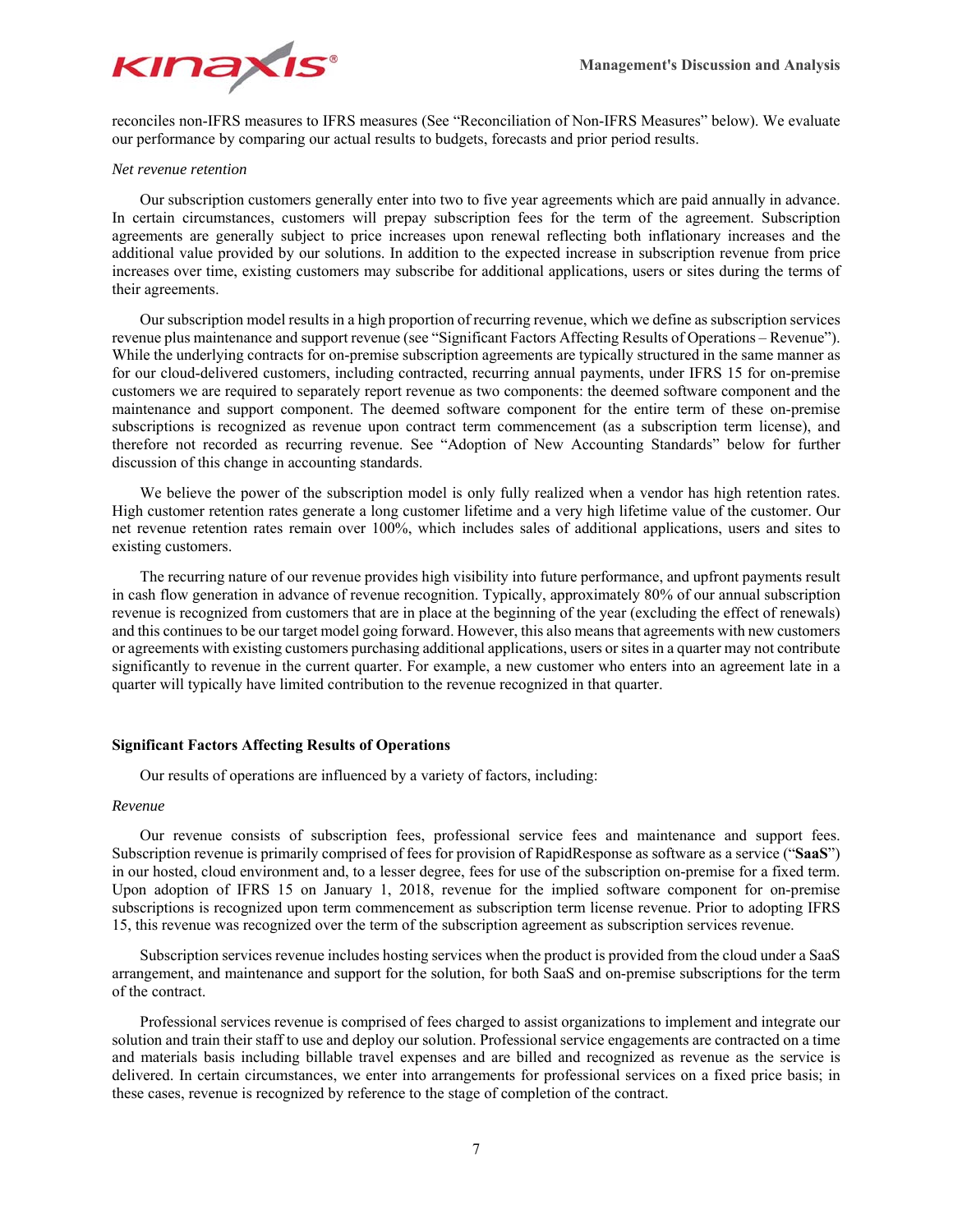

Maintenance and support revenue relates to fees for maintenance and support for certain legacy customers who licensed our software on a perpetual basis prior to our conversion to a SaaS model in 2005. Over time, this revenue stream is expected to decline as more customers eventually convert to our more comprehensive, subscription based service or customers choose to let their support contracts lapse.

#### *Cost of revenue*

Cost of revenue consists of personnel, travel and other overhead costs related to implementation teams supporting initial deployments, training services and subsequent stand-alone engagements for additional services. Cost of revenue also includes personnel and overhead costs associated with our customer support team, the cost of our data center facilities where we physically host our on-demand solution, and network connectivity costs for the provisioning of hosting services under SaaS arrangements.

## *Sales and marketing expenses*

Sales and marketing expenses consist primarily of personnel and related costs for our sales and marketing teams, including salaries and benefits, contract acquisition costs including commissions earned by sales personnel and partner referral fees partner programs support and training, and trade show and promotional marketing costs.

We plan to continue to invest in sales and marketing by expanding our domestic and international selling and marketing activities, building brand awareness, developing partners, and sponsoring additional marketing events. We expect that in the future, sales and marketing expenses will continue to increase.

#### *Research and development expenses*

Research and development ("**R&D**") expenses consist primarily of personnel and related costs for the teams responsible for the ongoing research, development and product management of RapidResponse. These expenses are recorded net of any applicable scientific research and experimental development investment tax credits ("**investment tax credits**") earned for expenses incurred in Canada against eligible projects. We only record non-refundable tax credits to the extent there is reasonable assurance we will be able to use the investment tax credits to reduce current or future tax liabilities. As the Company has an established history of profits, we do expect to realize the benefit of these tax credits in the near term. Further, we anticipate that spending on R&D will also be higher in absolute dollars as we expand our research and development and product management teams.

# *General and administrative expenses*

General and administrative expenses consist primarily of personnel and related costs associated with administrative functions of the business including finance, human resources and internal information system support, as well as legal, accounting and other professional fees. We expect that, in the future, general and administrative expenses will increase in absolute dollars as we invest in our infrastructure and we incur additional employee-related costs and professional fees related to the growth of our business and international expansion.

#### *Foreign exchange*

Our presentation and functional currency is U.S. dollars with the exception of our subsidiaries in South Korea (Korean Won), Japan (Japanese Yen), the Netherlands (Euro) and the United Kingdom (British Pound). We derive most of our revenue in U.S. dollars. Our head office and a significant portion of our employees are located in Ottawa, Canada, and as such approximately a third of our expenses are incurred in Canadian dollars.

#### *Adoption of IFRS 15*

Effective January 1, 2018, we adopted IFRS 15: Revenue from Contracts with Customers. The adoption of this standard has not impacted the revenue recognized from our cloud-based SaaS arrangements. However, revenue recognized from software subscriptions delivered on-premise on a fixed term basis are accounted for differently. Prior to adoption of IFRS 15 subscription revenue from on-premise arrangements was deferred and recognized over the term of the arrangement, consistent with our cloud-based SaaS arrangements. Under IFRS 15, the implied software component for on-premise arrangements is recognized up-front upon commencement of the term and the implied maintenance and support component is recognized ratably over the term. Subscription revenue from SaaS arrangements and the maintenance and support revenue from on-premise arrangements are recognized as "subscription services" revenue. The implied software component for on-premise arrangements is recognized as "subscription term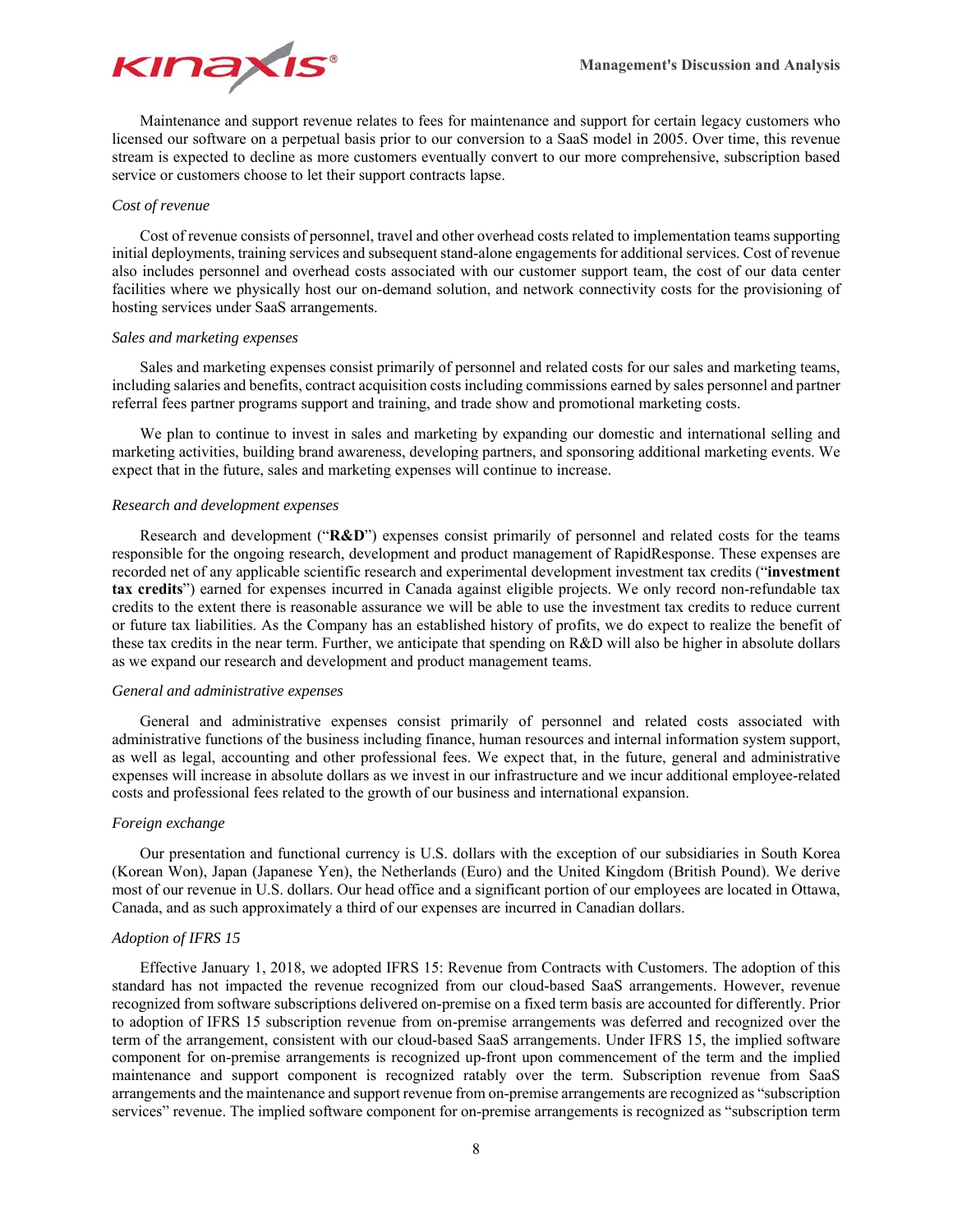

license" revenue. There has been no impact on the recognition of professional services revenue or maintenance support revenue from legacy perpetual licenses.

In addition to the impact on revenue recognition, the adoption of IFRS 15 impacts the recognition of customer acquisition costs. Prior to adopting IFRS 15, customer acquisition costs including commissions paid to employees and third party referral fees were expensed upon commencement of the related contract revenue. Under IFRS 15, these costs are capitalized and amortized over the expected life of the customer.

We have adopted IFRS 15 using the cumulative effect method with the effect of adopting this standard recognized in retained earnings on January 1, 2018. Accordingly, we have not restated the 2017 comparative information and have presented the 2018 results prior to giving effect to IFRS 15 for comparative purposes and will form the basis of our discussion and analysis. The total impact net of related income tax recorded in retained earnings on January 1, 2018 was an increase of \$23.8 million. The acceleration of revenue recognition for on-premise arrangements noted above resulted in recording a \$20.9 million increase in retained earnings for revenue that would otherwise have been recorded in the future but will now not be reported as revenue on any of our statements of comprehensive income. The deferral of customer acquisition costs increased retained earnings by \$11.5 million for costs previously expensed that have been deferred and will be re-expensed in the future as selling and marketing expenses over the estimated life of the customer.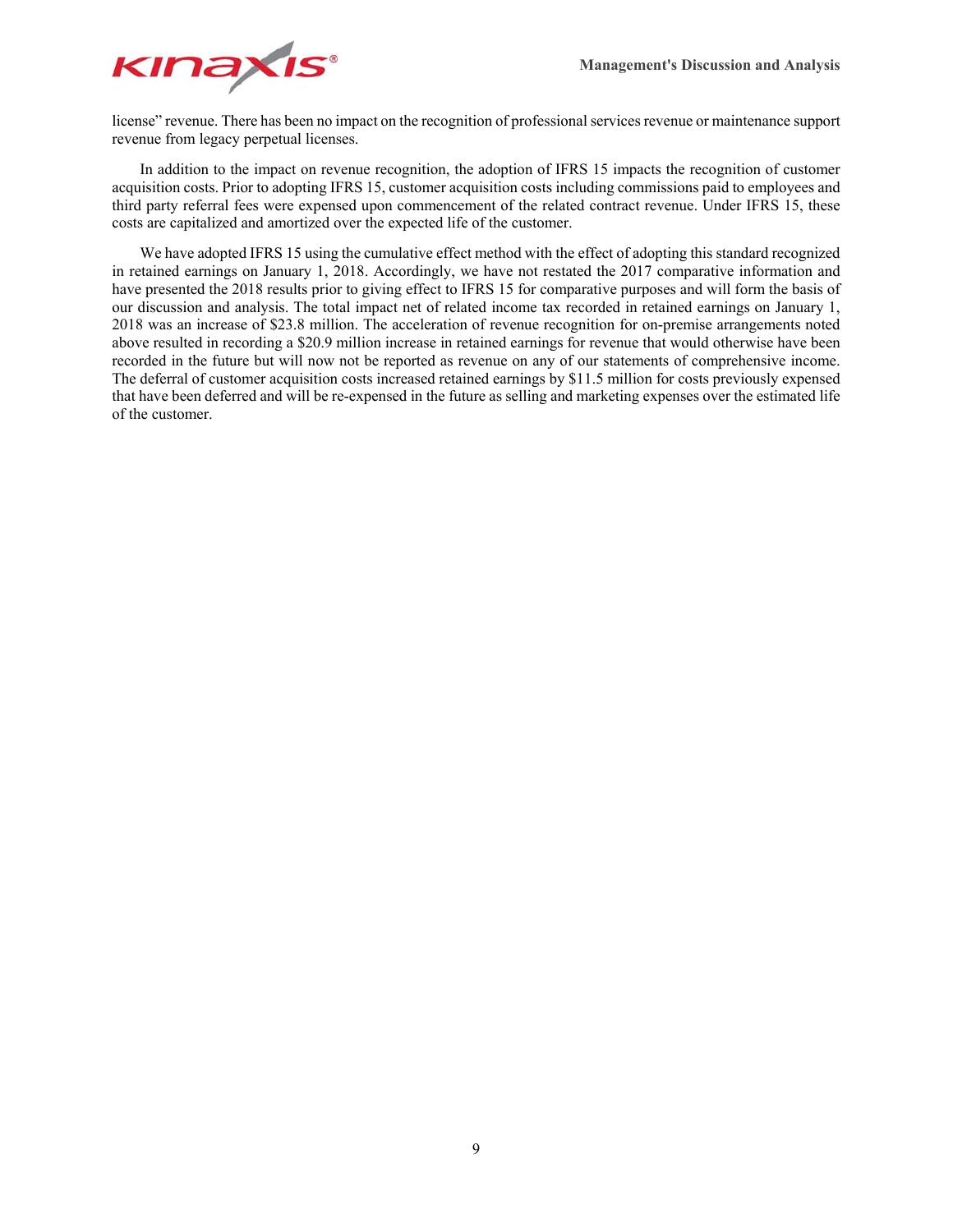

# **Results of Operations**

The following table sets forth a summary of our results of operations for the three months ended March 31, 2018 and 2017:

|                                |               |        |      | Three months ended<br>March 31,                           |     |        |  |  |  |  |
|--------------------------------|---------------|--------|------|-----------------------------------------------------------|-----|--------|--|--|--|--|
|                                |               |        |      | <b>Pre-IFRS 15/16</b>                                     |     |        |  |  |  |  |
|                                |               | 2018   | 2018 |                                                           |     | 2017   |  |  |  |  |
|                                |               |        |      | (In thousands of U.S. dollars, except earnings per share) |     |        |  |  |  |  |
| <b>Statement of Operations</b> |               |        |      |                                                           |     |        |  |  |  |  |
|                                | S.            | 36,849 | \$   | 35,870                                                    | \$. | 32,542 |  |  |  |  |
|                                |               | 10,135 |      | 10,190                                                    |     | 10,377 |  |  |  |  |
|                                |               | 26,714 |      | 25,680                                                    |     | 22,165 |  |  |  |  |
|                                |               | 19,372 |      | 20,985                                                    |     | 17,164 |  |  |  |  |
|                                |               | 7,342  |      | 4,695                                                     |     | 5,001  |  |  |  |  |
|                                |               | 196    |      | 22                                                        |     | (11)   |  |  |  |  |
|                                |               | 145    |      | 361                                                       |     | 167    |  |  |  |  |
|                                |               | 7,683  |      | 5,078                                                     |     | 5,157  |  |  |  |  |
|                                |               | 3,130  |      | 1,868                                                     |     | 1,931  |  |  |  |  |
|                                | -S            | 4,553  | \$   | 3,210                                                     | \$  | 3,226  |  |  |  |  |
|                                | \$            | 7,711  | \$   | 6,368                                                     | \$  | 5,942  |  |  |  |  |
|                                | \$            | 12,486 | \$   | 9,158                                                     | \$  | 8,505  |  |  |  |  |
|                                | <sup>\$</sup> | 0.18   | \$   | 0.13                                                      | \$  | 0.13   |  |  |  |  |
|                                | \$            | 0.17   | \$   | 0.12                                                      | \$  | 0.12   |  |  |  |  |
|                                | \$            | 0.29   | \$   | 0.24                                                      | \$  | 0.23   |  |  |  |  |

|                               | As at     | As at                          | As at        |
|-------------------------------|-----------|--------------------------------|--------------|
|                               | March 31, | <b>March 31, 2018</b>          | December 31, |
|                               | 2018      | (Pre-IFRS 15/16)               | 2017         |
|                               |           | (In thousands of U.S. dollars) |              |
| Total assets                  | \$261,898 | \$226,263                      | \$212,693    |
| Total non-current liabilities | 25,506    | 6,881                          | 9.689        |

Note:

(1) Adjusted profit, Adjusted EBITDA and Adjusted diluted earnings per share are non-IFRS measures. See "Non-IFRS Measures". For a reconciliation of these measures to the closest IFRS measure, where a comparable IFRS measure exists, see "Reconciliation of Non-IFRS Measures" below.

# **Reconciliation of Non-IFRS Measures**

#### *Adjusted profit and Adjusted diluted earnings per share*

Adjusted profit represents profit adjusted to exclude our equity compensation plans. Adjusted diluted earnings per share represents diluted earnings per share using Adjusted profit. We use Adjusted profit and Adjusted diluted earnings per share to measure our performance as these measures better align with our results and improve comparability against our peers.

## *Adjusted EBITDA*

Adjusted EBITDA represents profit adjusted to exclude our equity compensation plans, income tax expense, depreciation, foreign exchange loss (gain) and net financing (income) expense. We use Adjusted EBITDA to provide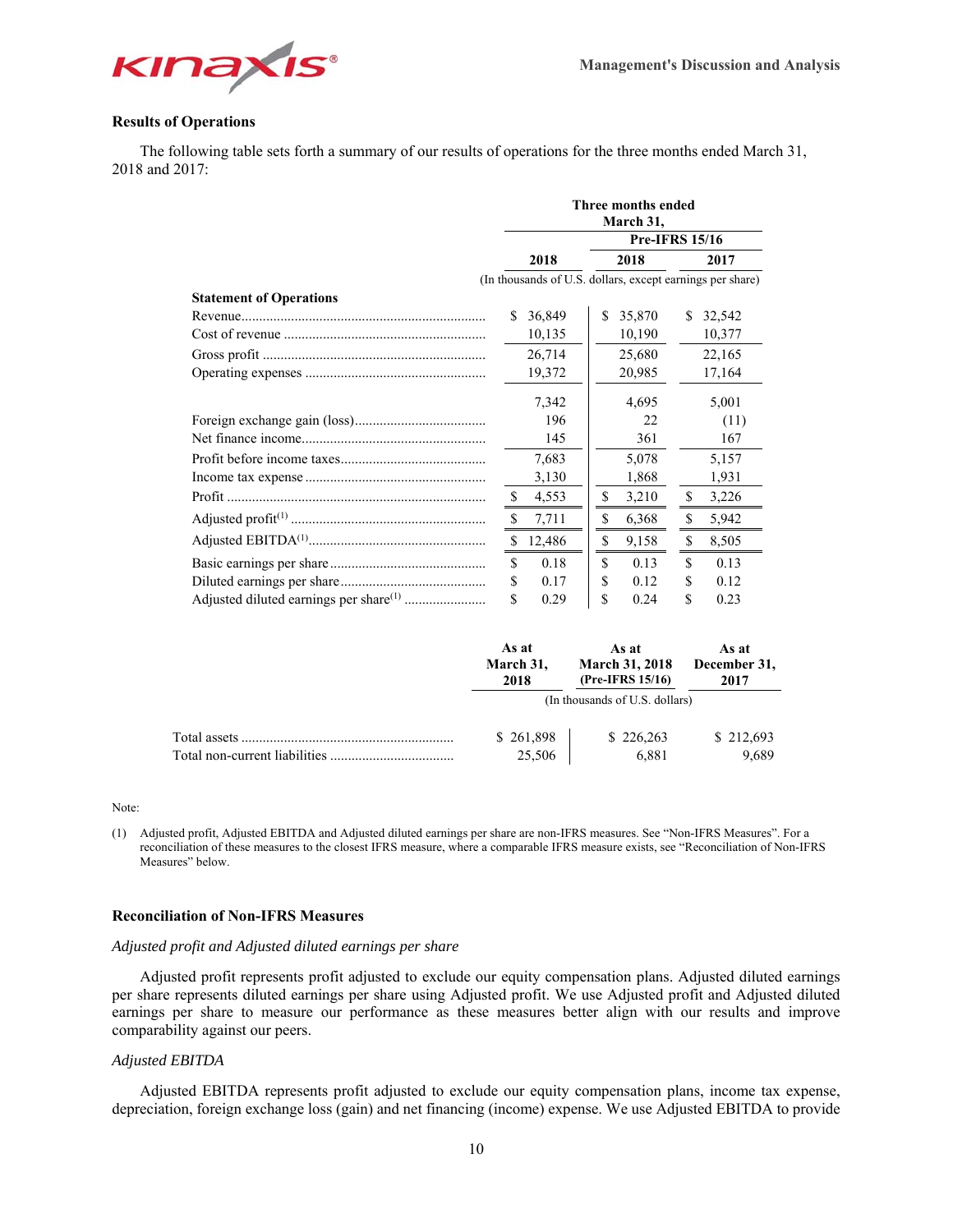**Pre-IFRS 15/16** 



readers with a supplemental measure of our operating performance and thus highlight trends in our core business that may not otherwise be apparent when relying solely on IFRS financial measures.

We believe that securities analysts, investors and other interested parties frequently use non-IFRS measures in the evaluation of performance. Management also uses non-IFRS measures in order to facilitate operating performance comparisons from period to period, prepare annual operating budgets and assess our ability to meet our capital expenditure and working capital requirements.

We have reconciled Adjusted profit and Adjusted EBITDA to the most comparable IFRS financial measure as follows:

|                                            |                                |        |    | Three months ended<br>March 31, |    |       |  |  |  |
|--------------------------------------------|--------------------------------|--------|----|---------------------------------|----|-------|--|--|--|
|                                            | <b>Pre-IFRS 15/16</b>          |        |    |                                 |    |       |  |  |  |
|                                            | 2018<br>2018<br>2017           |        |    |                                 |    |       |  |  |  |
|                                            | (In thousands of U.S. dollars) |        |    |                                 |    |       |  |  |  |
| <b>Statement of Operations</b>             |                                |        |    |                                 |    |       |  |  |  |
|                                            | \$                             | 4,553  | \$ | 3,210                           | \$ | 3,226 |  |  |  |
|                                            |                                | 3,158  |    | 3,158                           |    | 2,716 |  |  |  |
|                                            | \$                             | 7,711  | \$ | 6,368                           | \$ | 5,942 |  |  |  |
|                                            |                                | 3,130  |    | 1,868                           |    | 1.931 |  |  |  |
|                                            |                                | 1,986  |    | 1,305                           |    | 788   |  |  |  |
|                                            |                                | (196)  |    | (22)                            |    | 11    |  |  |  |
|                                            |                                | (145)  |    | (361)                           |    | (167) |  |  |  |
|                                            |                                | 4,775  |    | 2,790                           |    | 2,563 |  |  |  |
|                                            |                                | 12,486 |    | 9,158                           | \$ | 8,505 |  |  |  |
| Adjusted EBITDA as a percentage of revenue |                                | 34%    |    | 26%                             |    | 26%   |  |  |  |

# *Revenue*

|                            |          |                                        |                                |          | <b>PIC-IPINS 15/10</b>                 |              |
|----------------------------|----------|----------------------------------------|--------------------------------|----------|----------------------------------------|--------------|
|                            |          | <b>Three Months ended</b><br>March 31, | 2017 to 2018                   |          | <b>Three Months ended</b><br>March 31, | 2017 to 2018 |
|                            | 2018     | 2017                                   | $\frac{6}{9}$                  | 2018     | 2017                                   | $\%$         |
|                            |          |                                        | (In thousands of U.S. dollars) |          |                                        |              |
| Revenue                    |          |                                        |                                |          |                                        |              |
| Subscription services      | \$25,989 | \$23,854                               | 9%                             | \$29.504 | \$23,854                               | 24%          |
| Subscription term licenses | 4,494    |                                        | 100%                           |          |                                        |              |
|                            | 30,483   | 23,854                                 | 28%                            | 29.504   | 23,854                                 | 24%          |
| Professional services      | 6,110    | 8.441                                  | (28%)                          | 6,110    | 8,441                                  | (28%)        |
| Maintenance and support    | 256      | 247                                    | $4\%$                          | 256      | 247                                    | $4\%$        |
|                            | 36,849   | 32,542                                 | 13%                            | 35,870   | 32,542                                 | 10%          |

Total revenue prior to adopting IFRS 15 for the first quarter of 2018 was \$35.9 million, an increase of \$3.4 million or 10% compared to the same period in 2017. The increase was due to a 24% increase in subscription revenue net of a decrease in professional services revenue for the quarter. Total revenue under IFRS 15 for the first quarter of 2018 was \$36.8 million, a 13% increase or \$4.3 million higher than total revenue for the first quarter of 2017 reflecting the impact of recording subscription term license revenue of \$4.5 million for renewals of on-premise subscriptions in the quarter. The net impact of the adoption of IFRS 15 on total revenue for the first quarter of 2018 was \$0.9 million.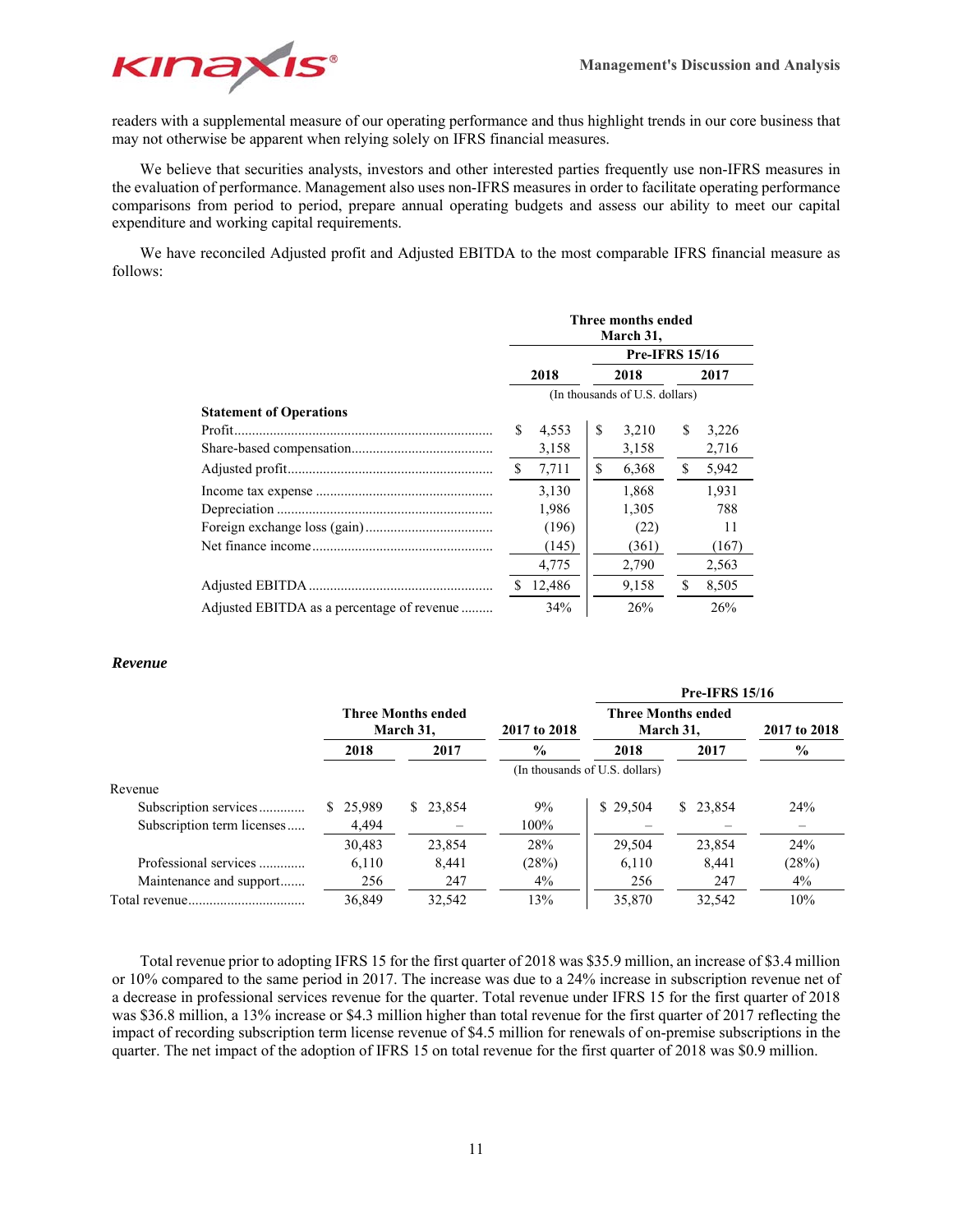

#### *Subscription revenue*

Prior to adoption of IFRS 15, subscription services revenue for the first quarter of 2018 was \$29.5 million, an increase of 24% over the same period in 2017 due to contracts secured with new customers, as well as expansion of existing customer subscriptions.

Under IFRS 15, subscription services revenue was \$26.0 million and subscription term license revenue was \$4.5 million, for total subscription revenue of \$30.5 million, an increase of \$6.6 million or 28% over the prior year period or \$1.0 million higher than total subscription revenue prior to adopting IFRS 15. The increase from prior year period prior to adopting IFRS 15 reflects the timing differences inherent in revenue recognition under the two accounting standards. We expect subscription term license revenue to vary quarter to quarter based upon timing of new engagements, expansions and renewals for on-premise, subscription arrangements.

#### *Professional services revenue*

Professional services revenue varies quarter to quarter due to the size, timing and scheduling of customer engagements and the level of partner engagements. Professional services revenue for the first quarter was \$6.1 million, a decrease of \$2.3 million or 28% compared to the same period in 2017. Professional services revenue decreased due to a significant increase in our partners assuming deployment activity and the related professional services revenue.

## *Maintenance and support revenue*

Maintenance and support revenue was consistent at \$0.3 million for the first quarter of 2018 and \$0.2 million for the first quarter of 2017. We expect maintenance and support revenue to continue to account for less than 1% of total revenue.

# *Cost of Revenue*

|        |                                        |                                |                                        | <b>Pre-IFRS 15/16</b> |               |
|--------|----------------------------------------|--------------------------------|----------------------------------------|-----------------------|---------------|
|        | <b>Three Months ended</b><br>March 31, | 2017 to 2018                   | <b>Three Months ended</b><br>March 31, | 2017 to 2018          |               |
| 2018   | 2017                                   | $\frac{6}{9}$                  | 2018                                   | 2017                  | $\frac{0}{0}$ |
|        |                                        | (In thousands of U.S. dollars) |                                        |                       |               |
| 10,135 | 10.377<br>S.                           | (2%)                           | \$10,190                               | \$10,377              | (2%)          |
| 26,714 | 22,165                                 | 21%                            | 25,680                                 | 22,165                | 16%           |
| 72%    | 68%                                    |                                | 72%                                    | 68%                   |               |

Cost of revenue for the first quarter of 2018 was \$10.2 million, a decrease of \$0.2 million or 2% compared to the same period in 2017. There was a decrease in our costs associated with partner and third party service providers due to lower requirements for third party resources. This was largely offset by an increase in headcount and related compensation costs and higher depreciation costs associated with the expansion of data center capacity to support new and ongoing customer engagements as well as global expansion. The adoption of IFRS 15 had no impact on cost of revenue. The adoption of IFRS 16 had a nominal impact on cost of revenue reflecting the financing component of data center leases recorded as right-of-use assets and corresponding lease liabilities.

Prior to adoption of IFRS 15 and 16, gross profit for the first quarter of 2018 was \$25.7 million compared to \$22.2 million for the same period in 2017. For the first quarter of 2018, prior to the adoption of IFRS 15 and 16 gross profit as a percentage of revenue increased to 72% from 68% in the same period in 2017. The percentage increase for the first quarter of 2018 prior to the adoption of IFRS 15 and 16 reflects the higher growth rate of revenue. Gross profit under IFRS 15 and 16 for the first quarter of 2018 was \$26.7 million, an increase of \$4.5 million compared to the first quarter of 2017 and \$1.0 million higher than prior to adoption of IFRS 15 and 16 for the same quarter. The increase in gross profit from the prior period and prior to adoption of IFRS 15 reflects the higher revenue under IFRS 15.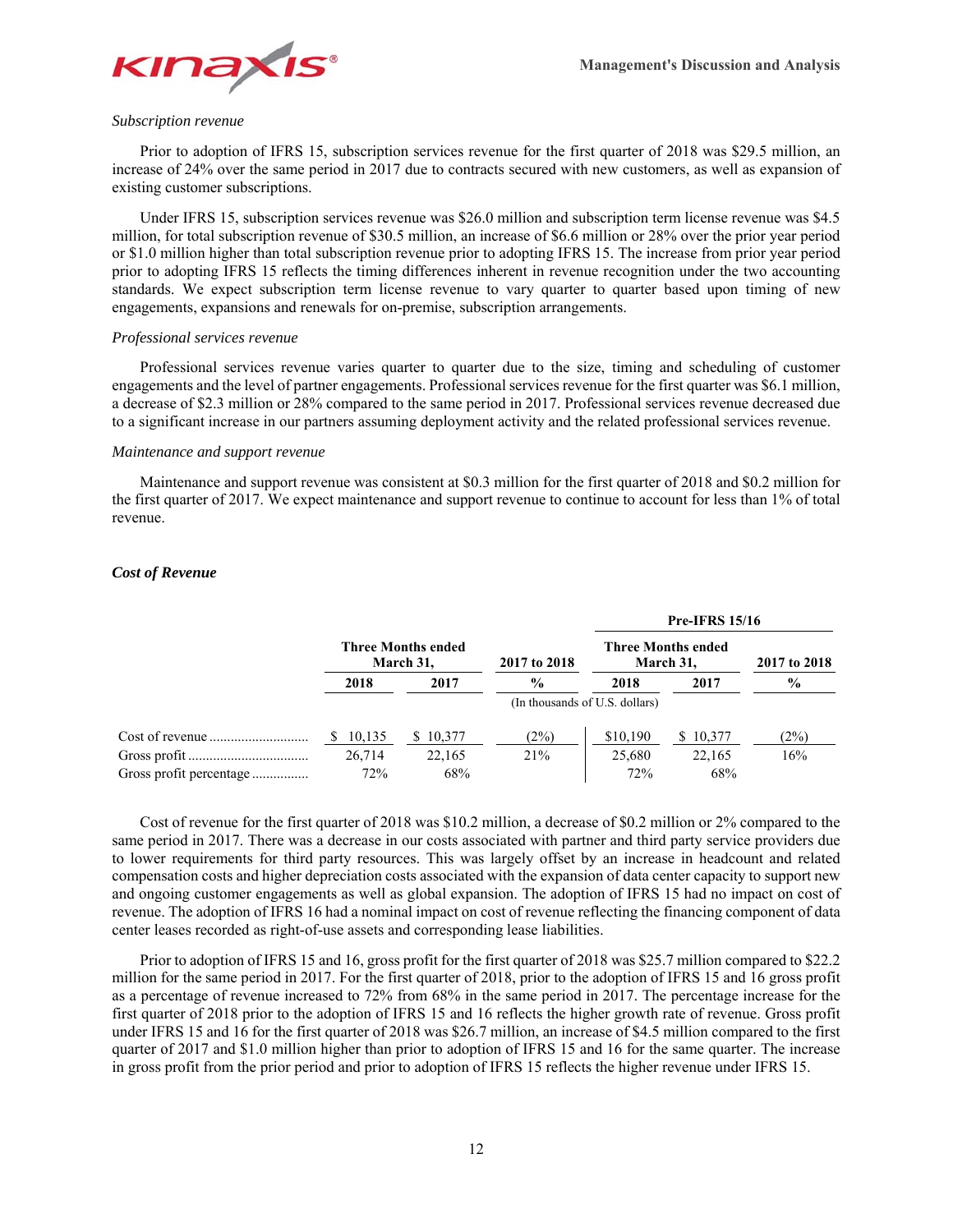

# *Selling and Marketing Expenses*

|                            |                           |           |              |                                |                                        |              |      | <b>Pre-IFRS 15/16</b> |               |  |
|----------------------------|---------------------------|-----------|--------------|--------------------------------|----------------------------------------|--------------|------|-----------------------|---------------|--|
|                            | <b>Three Months ended</b> | March 31, |              | 2017 to 2018                   | <b>Three Months ended</b><br>March 31, |              |      |                       | 2017 to 2018  |  |
|                            | 2018                      | 2017      |              | $\frac{0}{0}$                  |                                        | 2018         | 2017 |                       | $\frac{6}{9}$ |  |
|                            |                           |           |              | (In thousands of U.S. dollars) |                                        |              |      |                       |               |  |
| As a percentage of revenue | 7,386<br>20%              | S.        | 6,931<br>21% | 7%                             |                                        | 8,959<br>25% | \$.  | 6,931<br>21%          | 29%           |  |

Selling and marketing expenses prior to adopting IFRS 15 were \$9.0 million, an increase of \$2.1 million or 29% compared to the same period in 2017. Selling and marketing expenses increased due to an increase in headcount, related compensation costs and travel costs and an increase in commissions and third party referral fees resulting from securing new customer contracts. Under IFRS 15, selling and marketing expenses for the first quarter of 2018 were \$7.4 million, an increase of \$0.5 million or 7% compared to the same quarter in the prior year or \$1.6 million lower than the first quarter of 2018 prior to IFRS 15. The increase was due to the impact of capitalizing and amortizing customer acquisition costs. Upon transition to IFRS 15, we capitalized \$11.5 million of previously expensed contract acquisition costs and began recognizing amortization of these costs in selling and marketing expenses in the first quarter of 2018.

For the first quarter of 2018, prior to the effect of IFRS 15, selling and marketing expenses as a percentage of revenue increased to 25% from 21% in the same period in 2017. The increase reflects the increase in expenses for the quarter compared to the prior year period. Selling and marketing expenses will vary from quarter to quarter due to the timing of marketing programs and events.

# *Research and Development Expenses*

|                                                        |                |                                        |                                |                                        | <b>Pre-IFRS 15/16</b> |               |
|--------------------------------------------------------|----------------|----------------------------------------|--------------------------------|----------------------------------------|-----------------------|---------------|
|                                                        |                | <b>Three Months ended</b><br>March 31, | 2017 to 2018                   | <b>Three Months ended</b><br>March 31. | 2017 to 2018          |               |
|                                                        | 2018           | 2017                                   | $\frac{0}{0}$                  | 2018                                   | 2017                  | $\frac{6}{9}$ |
|                                                        |                |                                        | (In thousands of U.S. dollars) |                                        |                       |               |
| Research and development<br>As a percentage of revenue | \$6,749<br>18% | 6,223<br>S.<br>19%                     | 8%                             | 6,778<br>19%                           | 6,223<br>S.<br>19%    | 9%            |

Research and development expenses for the first quarter of 2018 were \$6.7 million, an increase of \$0.5 million or 8% compared to the same period in 2017. The increase in research and development expenses was due to an increase in headcount and related compensation costs. The investment in headcount supports ongoing programs to develop the RapidResponse product and solution offering and our knowledge solutions for new and existing customers. The adoption of IFRS 15 has no impact on research and development expenses. The adoption of IFRS 16 had a nominal impact on research and development expenses reflecting the financing component of data center leases recorded as right-of-use assets and corresponding lease liabilities. Prior to the effect of IFRS 15 on revenue, research and development expenses for the first quarter of 2018 and 2017 were 19% of revenue.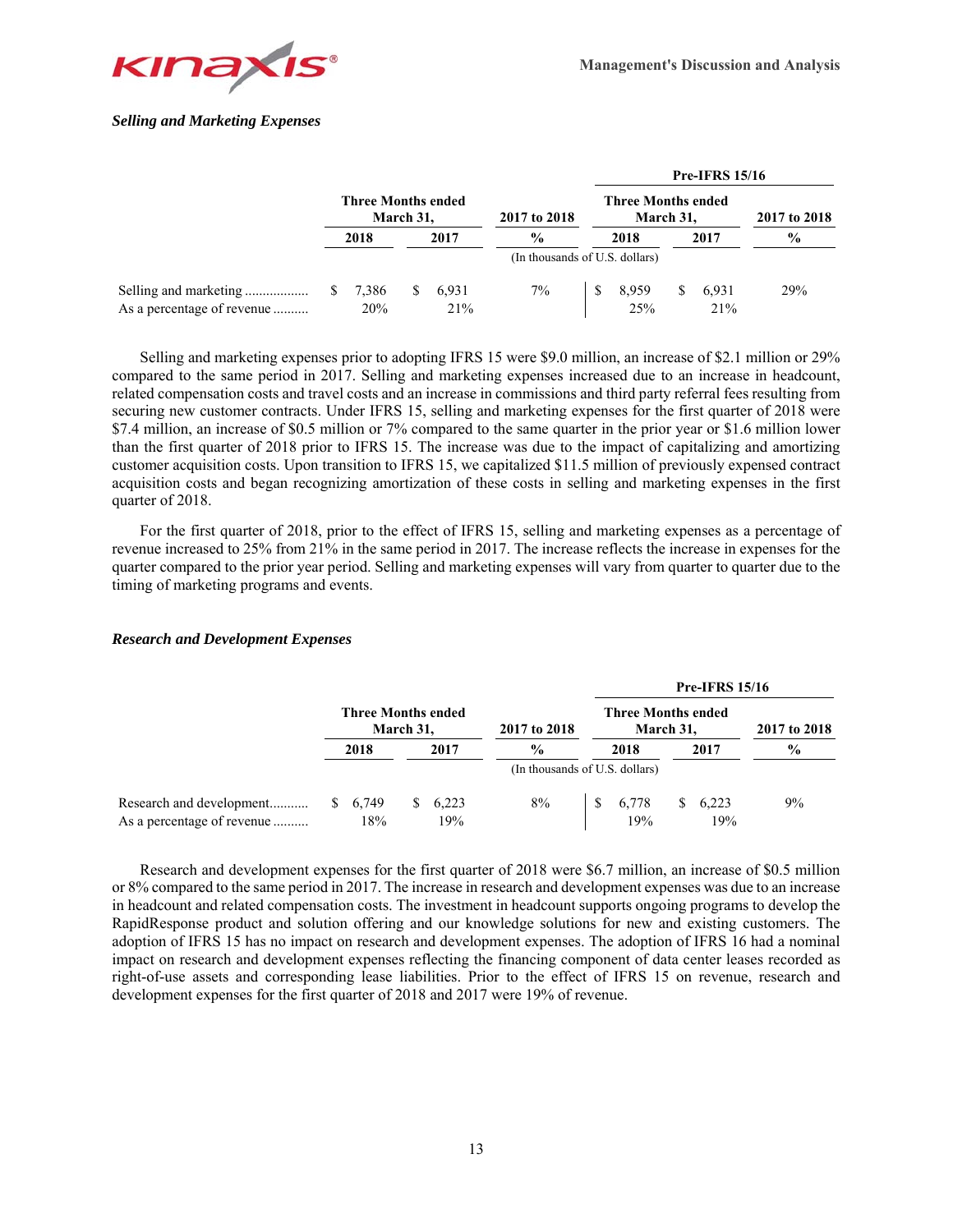

# *General and Administrative Expenses*

|                            |                                        |    |       |               |                                        |   | <b>Pre-IFRS 15/16</b> |               |  |
|----------------------------|----------------------------------------|----|-------|---------------|----------------------------------------|---|-----------------------|---------------|--|
|                            | <b>Three Months ended</b><br>March 31, |    |       | 2017 to 2018  | <b>Three Months ended</b><br>March 31, |   |                       | 2017 to 2018  |  |
|                            | 2018                                   |    | 2017  | $\frac{6}{9}$ | 2017<br>2018                           |   |                       | $\frac{6}{9}$ |  |
|                            |                                        |    |       |               | (In thousands of U.S. dollars)         |   |                       |               |  |
| General and administrative | 5.237                                  | S. | 4.010 | 31%           | 5.248                                  | S | 4.010                 | 31%           |  |
| As a percentage of revenue | 14%                                    |    | 12%   |               | 15%                                    |   | 12%                   |               |  |

General and administrative expenses for the first quarter of 2018 were \$5.2 million, an increase of \$1.2 million or 31% compared to the same period in 2017. The increase in general and administrative expenses was due to an increase in headcount and related compensation costs as well as variable compensation. The adoption of IFRS 15 had no impact on general and administrative expenses. The adoption of IFRS 16 had a nominal impact on general and administrative expenses reflecting the financing component of office space leases recorded as right-of-use assets and corresponding lease liabilities. Prior to the effect of IFRS 15 on revenue, general and administrative expenses were 15% of revenue for the first quarter of 2018 and 12% for the same period in 2017.

# *Other Income and Expense*

|                              |                           |           |      |               |      |                                        |              | <b>Pre-IFRS 15/16</b> |      |
|------------------------------|---------------------------|-----------|------|---------------|------|----------------------------------------|--------------|-----------------------|------|
|                              | <b>Three Months ended</b> | March 31, |      | 2017 to 2018  |      | <b>Three Months ended</b><br>March 31, | 2017 to 2018 |                       |      |
|                              | 2018                      |           | 2017 | $\frac{6}{9}$ | 2018 |                                        | 2017         |                       | $\%$ |
|                              |                           |           |      |               |      |                                        |              |                       |      |
| Other income (expense):      |                           |           |      |               |      |                                        |              |                       |      |
| Foreign exchange gain (loss) | 196                       | S         | (11) | (1)           | \$   | 22                                     | \$.          | (11)                  | (1)  |
| Net finance income           | 145                       |           | 167  | (13%)         |      | 361                                    |              | 167                   | 116% |
| Total other income (expense) | 341                       |           | 156  | 116%          |      | 383                                    |              | 156                   | 146% |

#### Note:

(1) The percentage change has been excluded as it is not meaningful.

Prior to applying IFRS 15 and 16, net other income was \$0.4 million for the first quarter of 2018 compared to \$0.2 million for the same period in 2017. The increase in other income was due to interest earned on higher balances of cash and cash equivalents. Under IFRS 15, net other income for the first quarter of 2018 was \$0.3 million compared to 0.2 million for the first quarter of 2017 or \$0.1 million lower than for the first quarter of 2018 prior to IFRS 15. This was due to the impact of the implied finance expenses associated with advance payment on certain arrangements under IFRS 15 and operating lease obligations recorded under IFRS 16. There was also a higher foreign exchange gain related to CAD denominated lease obligations recorded upon adoption of IFRS 16.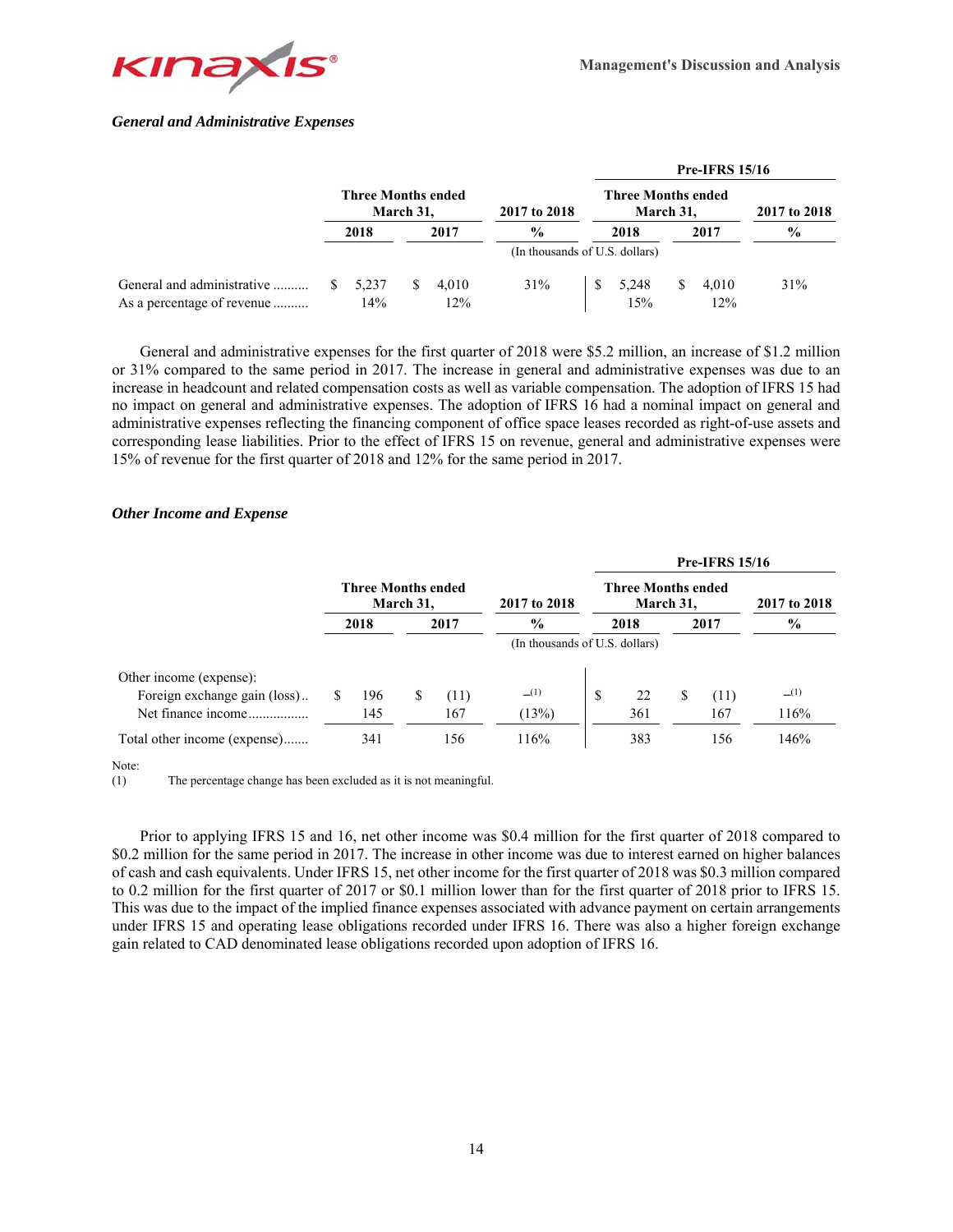

# *Income Taxes*

|                                  |                                        |       |                                |       |               |                                        |    | <b>Pre-IFRS 15/16</b> |               |
|----------------------------------|----------------------------------------|-------|--------------------------------|-------|---------------|----------------------------------------|----|-----------------------|---------------|
|                                  | <b>Three Months ended</b><br>March 31, |       |                                |       | 2017 to 2018  | <b>Three Months ended</b><br>March 31, |    | 2017 to 2018          |               |
|                                  |                                        | 2018  |                                | 2017  | $\frac{6}{6}$ | 2018<br>2017                           |    |                       | $\frac{0}{0}$ |
|                                  |                                        |       | (In thousands of U.S. dollars) |       |               |                                        |    |                       |               |
| As a percentage of profit before | S.                                     | 3.130 |                                | 1.931 | 62%           | 1.868                                  | S. | 1.931                 | (3%)          |
|                                  |                                        | 41%   |                                | 37%   |               | 37%                                    |    | 37%                   |               |

Prior to adopting IFRS 15 and 16, income tax expense for the first quarter of 2018 and 2017 was \$1.9 million due to a comparable amounts of profit before income taxes for each period. Income tax expense as a percentage of profit before income taxes for the first quarter of 2018 and 2017 was 37% without IFRS 15 and 16. The percentage of profit before income taxes is generally higher than statutory income tax rates in Canada due primarily to share-based payments expense incurred not considered deductible for income tax purposes in Canada.

Under IFRS 15, income tax expense for the first quarter of 2018 was \$3.1 million or 41% of profit before income taxes compared to \$1.9 million or 37% of profit before income taxes. Income tax expense for the first quarter of 2018 was \$1.2 million higher than income tax expense before applying IFRS 15 for the same quarter. The increase in income tax expense is due to the income tax effect of the IFRS 15 transition adjustment which increased opening retained earnings and effectively advanced the timing of revenue recognition for on-premise subscription arrangements. Income tax expense as a percentage of profit before income taxes increased due to revaluation of deferred tax liabilities denominated in Japanese Yen that were recorded upon adoption of IFRS 15.

# *Profit*

|                                           |                                        |        |      |              |                                |                                        |              |              | <b>Pre-IFRS 15/16</b> |               |
|-------------------------------------------|----------------------------------------|--------|------|--------------|--------------------------------|----------------------------------------|--------------|--------------|-----------------------|---------------|
|                                           | <b>Three Months ended</b><br>March 31, |        |      | 2017 to 2018 |                                | <b>Three Months ended</b><br>March 31, | 2017 to 2018 |              |                       |               |
|                                           | 2018                                   |        | 2017 |              | $\%$                           | 2018                                   |              | 2017         |                       | $\frac{6}{9}$ |
|                                           |                                        |        |      |              | (In thousands of U.S. dollars) |                                        |              |              |                       |               |
|                                           | S.                                     | 4,553  | S.   | 3,226        | 41%                            | S                                      | 3,210        | <sup>S</sup> | 3,226                 |               |
|                                           |                                        | 7.711  |      | 5,942        | 30%                            |                                        | 6,368        |              | 5,942                 | 7%            |
|                                           |                                        | 12.486 |      | 8,505        | 46%                            |                                        | 9,158        |              | 8,505                 | 8%            |
| Basic earnings per share                  | S                                      | 0.18   | S    | 0.13         |                                | \$                                     | 0.13         | S.           | 0.13                  |               |
| Diluted earnings per share                | S                                      | 0.17   | \$.  | 0.12         |                                | \$                                     | 0.12         | S.           | 0.12                  |               |
| Adjusted diluted earnings per share $(1)$ | \$.                                    | 0.29   | S    | 0.23         |                                | \$                                     | 0.24         | S            | 0.23                  |               |

Note:

(1) Adjusted profit, Adjusted EBITDA and Adjusted diluted earnings per share are non-IFRS measures. See "*Non-IFRS Measures*". For a reconciliation of these measures to the closest IFRS measure, where a comparable IFRS measure exists, see "*Reconciliation of Non-IFRS Measures*" above.

Prior to adoption of IFRS 15 and 16 profit for the first quarter of 2018 and 2017 was \$3.2 million or \$0.13 per basic share and \$0.12 per diluted share. The comparable level of profit was driven primarily by the increase in subscription revenue offset by decreases in professional services revenue and increases in headcount and related compensation costs.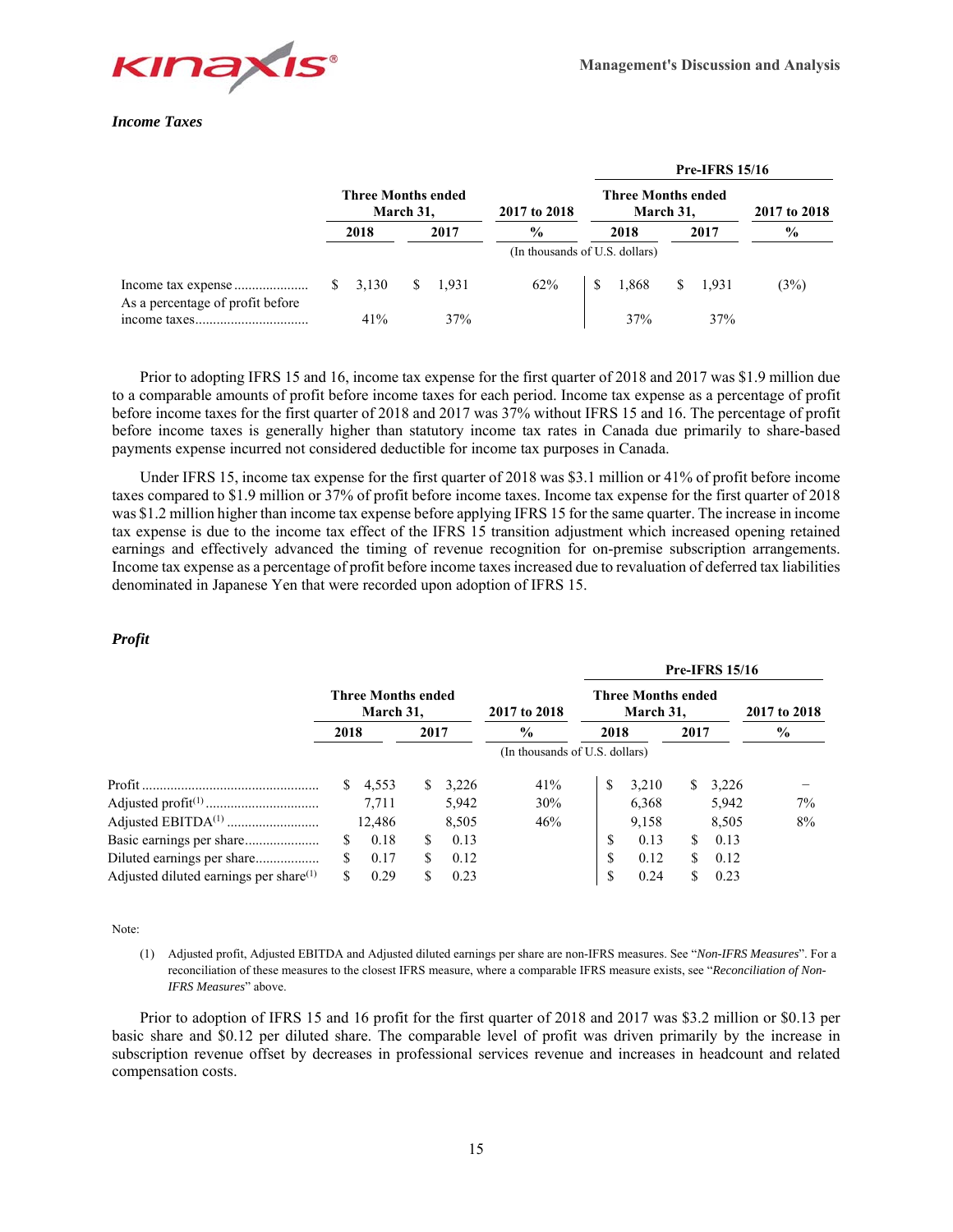

Prior to the effect of IFRS 15 and 16, Adjusted EBITDA for the first quarter of 2018 was \$9.2 million or an increase of \$1.4 million from \$8.5 million for the same period in 2017. The increase in adjusted EBITDA was due to an increase in adjusted profit compared to the prior period driven by our growth in revenue.

Profit for the first quarter of 2018 under IFRS 15 and 16 was \$4.6 million or \$0.18 per basic share and \$0.17 per diluted share which is \$1.3 million higher for the first quarter of 2017 and the profit prior to the effect of IFRS 15 and 16. The increase in profit is due to the higher revenue and capitalization of customer acquisition costs under IFRS 15. Under IFRS 15 and 16, Adjusted EBITDA for the first quarter of 2018 was \$12.5 million or \$3.3 million higher than Adjusted EBITDA prior to the effect of IFRS 15 and 16 and \$4.0 million higher than for the first quarter of 2017. This increase was due to the higher amount of profit before income taxes and higher depreciation related to right-ofuse assets recorded upon transition to IFRS 16.

# *Key Balance Sheet Items*

|                    | As at<br><b>March 31, 2018</b> | As at<br><b>March 31, 2018</b><br>(Pre-IFRS 15/16) | As at<br>December 31,<br>2017 |
|--------------------|--------------------------------|----------------------------------------------------|-------------------------------|
|                    |                                | (In thousands of U.S. dollars)                     |                               |
| Total liabilities. | \$261,898<br>102,388           | \$226,263<br>92.247                                | \$212,693<br>87,905           |

An analysis of the key balance sheet items driving the change in total assets and liabilities is as follows:

# *Trade and other receivables*

| As at<br><b>March 31, 2018</b> | As at<br><b>March 31, 2018</b><br>(Pre-IFRS 15/16) | As at<br>December 31,<br>2017 |
|--------------------------------|----------------------------------------------------|-------------------------------|
|                                | (In thousands of U.S. dollars)                     |                               |
| \$40,898                       | \$32,260                                           | \$31,783                      |

Prior to the impact of IFRS 15, trade and other receivables were \$32.3 million, an increase of \$0.5 million compared to December 31, 2017. The change in trade and other receivables was due to variances in the timing of billings and collections on receivables, which can have a significant impact on the balance at any point in time due to the timing of the annual subscription billing cycle for each customer and when new customer contracts are secured. The aging of trade receivables is generally current and overdue amounts do not reflect any credit issues. There is no allowance for doubtful accounts as at March 31, 2018. Under IFRS 15, trade and other receivables were \$40.9 million at March 31, 2018, an increase of \$8.6 million compared to the balance at March 31, 2018 without the impact of IFRS 15. The adoption of IFRS 15 as of January 1, 2018 increased the unbilled receivables balance due to the acceleration of revenue recognized for the implied software component of on-premise and hybrid subscription arrangements in advance of payments received under the contracts.

During the second quarter of 2017, an Asian-based customer did not make certain scheduled payments under its contract. We have since terminated the contract with this customer, ceased providing services to this customer, and, as per the dispute resolution procedures in our contract, we have initiated confidential, binding arbitration proceedings for payment of all amounts due under the contract and damages. The customer has denied our claims, alleges breach by Kinaxis, and has asserted its own counterclaims. We believe the customer's positions and assertions are without merit. We did not recognize subscription revenue in the second quarter of 2017 or subsequent quarters beyond payments received from this customer. As at March 31, 2018, trade and other receivables from this customer totaled \$2.5 million. We believe that the receivables are collectible and that we will be successful in asserting our claims.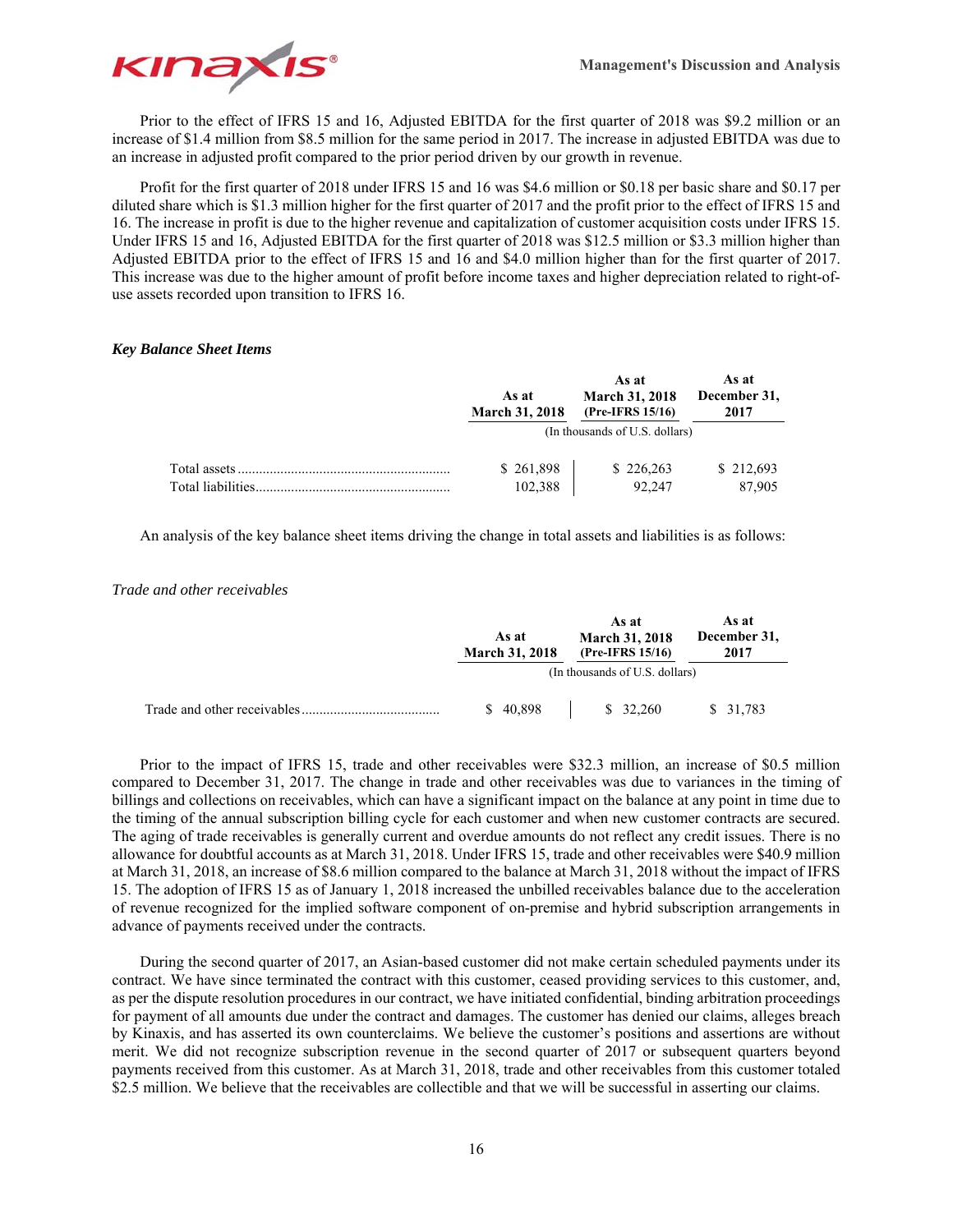

# *Right-of-use assets & Lease obligations*

|                    | As at<br>March 31,<br>2018     | As at<br><b>March 31, 2018</b><br>(Pre-IFRS 15/16) |  | As at<br>December 31,<br>2017 |  |  |
|--------------------|--------------------------------|----------------------------------------------------|--|-------------------------------|--|--|
|                    | (In thousands of U.S. dollars) |                                                    |  |                               |  |  |
|                    | \$11,878                       |                                                    |  |                               |  |  |
| Lease obligations: |                                |                                                    |  |                               |  |  |
|                    | 2,561                          |                                                    |  |                               |  |  |
|                    | 9,192                          |                                                    |  |                               |  |  |
|                    | 11,753                         |                                                    |  |                               |  |  |

Upon adoption of IFRS 16 as of January 1, 2018, operating leases require recognition as a liability and a rightof-use asset. Accordingly, on January 1, 2018, we recognized a \$10.8 million right-of-use asset and equivalent lease obligation for outstanding leases related to office premises and data center facilities with lease terms greater than a year. Payments for operating leases with a term of less than one year and leases considered low value are expensed as incurred. At March 31, 2018, the balance of right-of-use assets was \$11.9 million, net of accumulated depreciation and the balance of the related lease obligations was \$11.8 million, net of deemed finance costs. The assets and liabilities increased due to additional data center leases entered into during the quarter.

## *Contract acquisition costs*

|  | As at<br>March 31,<br>2018 | As at<br><b>March 31, 2018</b><br>(Pre-IFRS 15/16) |              | As at<br>December 31,<br>2017  |  |  |
|--|----------------------------|----------------------------------------------------|--------------|--------------------------------|--|--|
|  |                            |                                                    |              | (In thousands of U.S. dollars) |  |  |
|  | \$13,114                   |                                                    | $\mathbf{s}$ |                                |  |  |

Upon adoption of IFRS 15 as of January 1, 2018, contract acquisition costs are capitalized and amortized over the expected life of the customer upon commencement of the related revenue. Contract acquisition costs primarily include sales commissions paid to employees and third party referral fees. On January 1, 2018, we capitalized previously expensed contract acquisition costs of \$11.5 million and will amortize these costs over the weighted average remaining life of 3.3 years. Contract acquisition costs were \$13.1 million at March 31, 2018 net of accumulated amortization. The balance increased due to additional contract acquisition costs accrued in the quarter.

# *Deferred revenue*

|         | As at<br>March 31,<br>2018 | As at<br><b>March 31, 2018</b><br>(Pre-IFRS 15/16) | As at<br>December 31,<br>2017  |
|---------|----------------------------|----------------------------------------------------|--------------------------------|
|         |                            |                                                    | (In thousands of U.S. dollars) |
| Current | 57,970                     | 70,318<br>S                                        | 67,040                         |
|         | 5,974                      | 5,713                                              | 7,745                          |
|         | 63,944                     | 76,031                                             | 74,785                         |

Prior to the effect of IFRS 15, deferred revenue at March 31, 2018 was \$76.0 million, an increase of \$1.2 million compared to deferred revenue at December 31, 2017. We generally bill our customers annually in advance for subscriptions resulting in initially recording the amount billed as deferred revenue which is subsequently drawn down to revenue over the term. The change in deferred revenue is due to variances in the timing of billings for new and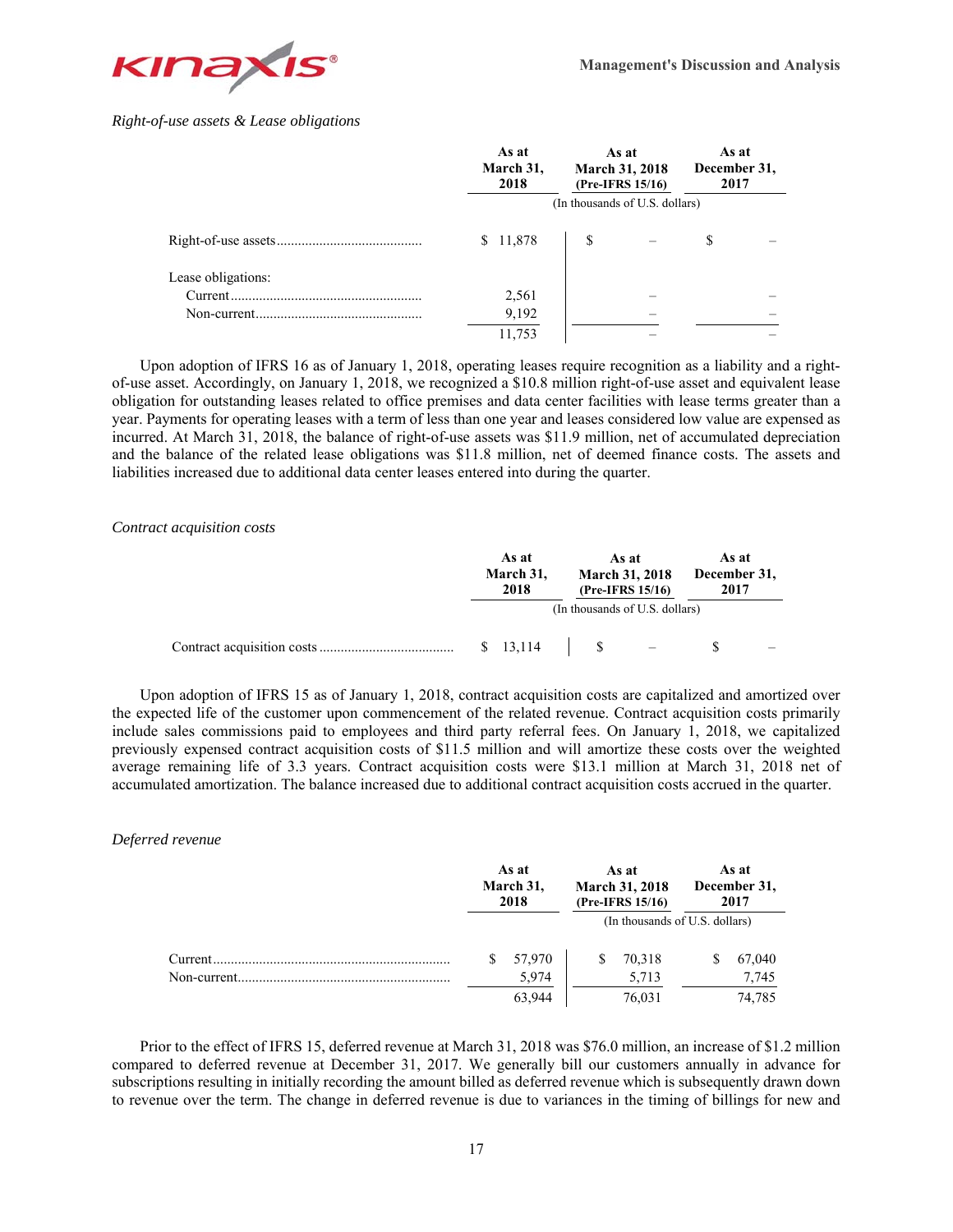

existing customer contracts. Deferred revenue relating to subscription term periods beyond one year totaled \$5.7 million at March 31, 2018 compared to \$7.7 million at December 31, 2017.

Under IFRS 15, deferred revenue was \$63.9 million at March 31, 2018, a decrease of \$12.1 million compared to the balance at March 31, 2018 prior to the impact of IFRS 15. The adoption of IFRS 15 as of January 1, 2018 decreased the deferred revenue balance due to the acceleration of revenue recognized for the implied software component of onpremise and hybrid subscription arrangements, the payments for which had been received and revenue deferred over the contract term prior to the adoption of IFRS 15.

# **Summary of Quarterly Results**

The following table summarizes selected results for the eight most recent completed quarters to March 31, 2018.

|                                                      | Prior to IFRS 15 and 16 |                             |                       |                         |                   |                             |                       |                         |
|------------------------------------------------------|-------------------------|-----------------------------|-----------------------|-------------------------|-------------------|-----------------------------|-----------------------|-------------------------|
|                                                      | March 31,<br>2018       | <b>December</b><br>31, 2017 | September<br>30, 2017 | <b>June 30,</b><br>2017 | March 31,<br>2017 | <b>December</b><br>31, 2016 | September<br>30, 2016 | <b>June 30,</b><br>2016 |
| Revenue:                                             |                         |                             |                       |                         |                   |                             |                       |                         |
| Subscription services                                | \$25,989                | \$26,961                    | \$25,796              | \$24,202                | \$23,854          | \$22,660                    | \$20,753              | \$19,935                |
| Subscription term licenses                           | 4,494                   |                             |                       |                         |                   |                             |                       |                         |
| Professional services<br>Maintenance and support     | 6,110<br>256            | 7,202<br>260                | 7,431<br>259          | 8,395<br>269            | 8,441<br>247      | 7,355<br>249                | 8,918<br>250          | 8,538<br>261            |
|                                                      | 36,849                  | 34,423                      | 33,486                | 32,866                  | 32.542            | 30.264                      | 29,921                | 28,734                  |
|                                                      | 10,135                  | 9,737                       | 9,681                 | 9,985                   | 10,377            | 9,493                       | 9,466                 | 8,713                   |
|                                                      | 26,714                  | 24,686                      | 23,805                | 22,881                  | 22,165            | 20,771                      | 20,455                | 20,021                  |
|                                                      | 19,372                  | 16,964                      | 16,202                | 16,496                  | 17,164            | 17,031                      | 16,386                | 15,142                  |
|                                                      | 7,316                   | 7,722                       | 7,603                 | 6,385                   | 5,001             | 3,740                       | 4,069                 | 4,879                   |
| Foreign exchange (loss) gain                         | 196                     | (31)                        | (30)                  | (12)                    | (11)              | (223)                       | (53)                  | (188)                   |
|                                                      | 145                     | 378                         | 276                   | 310                     | 167               | 78                          | 96                    | 59                      |
| Profit before income taxes                           | 7,683                   | 8,069                       | 7,849                 | 6,683                   | 5,157             | 3,595                       | 4,112                 | 4,750                   |
|                                                      | 3,130                   | 2,584                       | 1,817                 | 1,043                   | 1,931             | 1,884                       | 1,687                 | 1,510                   |
|                                                      | \$4,553                 | \$5,485                     | \$6,032               | \$5,640                 | \$3,226           | \$1,711                     | \$2,425               | \$3,240                 |
| Share-based compensation                             | 3,158                   | 2,334                       | 2,299                 | 2,397                   | 2,716             | 1,950                       | 2,060                 | 1,850                   |
|                                                      | \$7,711                 | \$<br>7,819                 | \$8,331               | \$8,037                 | \$5,942           | \$3,661                     | \$<br>4,485           | \$5,090                 |
|                                                      | 3,130                   | 2,584                       | 1,817                 | 1,043                   | 1,931             | 1,884                       | 1,687                 | 1,510                   |
|                                                      | 1,958                   | 1,101                       | 911                   | 818                     | 788               | 748                         | 683                   | 543                     |
| Foreign exchange (gain) loss                         | (196)                   | 31                          | 30                    | 12                      | 11                | 223                         | 53                    | 188                     |
| Net finance (income) expense                         | (145)                   | (378)                       | (276)                 | (310)                   | (167)             | (78)                        | (96)                  | (59)                    |
|                                                      | 4,747                   | 3,338                       | 2,482                 | 1,563                   | 2,563             | 2,777                       | 2,327                 | 2,182                   |
|                                                      | \$12,458                | \$11,157                    | \$10,813              | \$9,600                 | \$8,505           | \$6,438                     | \$<br>6,812           | \$7,272                 |
|                                                      | \$<br>0.18              | S<br>0.22                   | \$<br>0.24            | \$<br>0.22              | S<br>0.13         | \$<br>0.07                  | \$<br>0.10            | S.<br>0.13              |
|                                                      | 0.17<br>\$              | 0.21<br>S                   | 0.23<br>S             | 0.21                    | 0.12<br>S.        | 0.07                        | 0.09<br>S             | 0.13                    |
| Adjusted diluted earnings per share <sup>(1)</sup> . | \$<br>0.29              | \$<br>0.30                  | \$<br>0.31            | \$<br>0.30              | \$<br>0.23        | \$<br>0.14                  | \$<br>0.17            | 0.20                    |

#### **Three months ended**

Note:

(1) Adjusted profit, Adjusted EBITDA and Adjusted diluted earnings per share are non-IFRS measures. See "Non-IFRS Measures". For a reconciliation of these measures to the closest IFRS measure, where a comparable IFRS measure exists, see "Reconciliation of Non-IFRS Measures" above.

Total subscription services revenue has increased steadily over the last eight quarters due to the acquisition of new customers and expansion within existing customers. Professional services revenue has decreased since mid-2017 due to a significant increase in our partners assuming deployment activity and the related professional services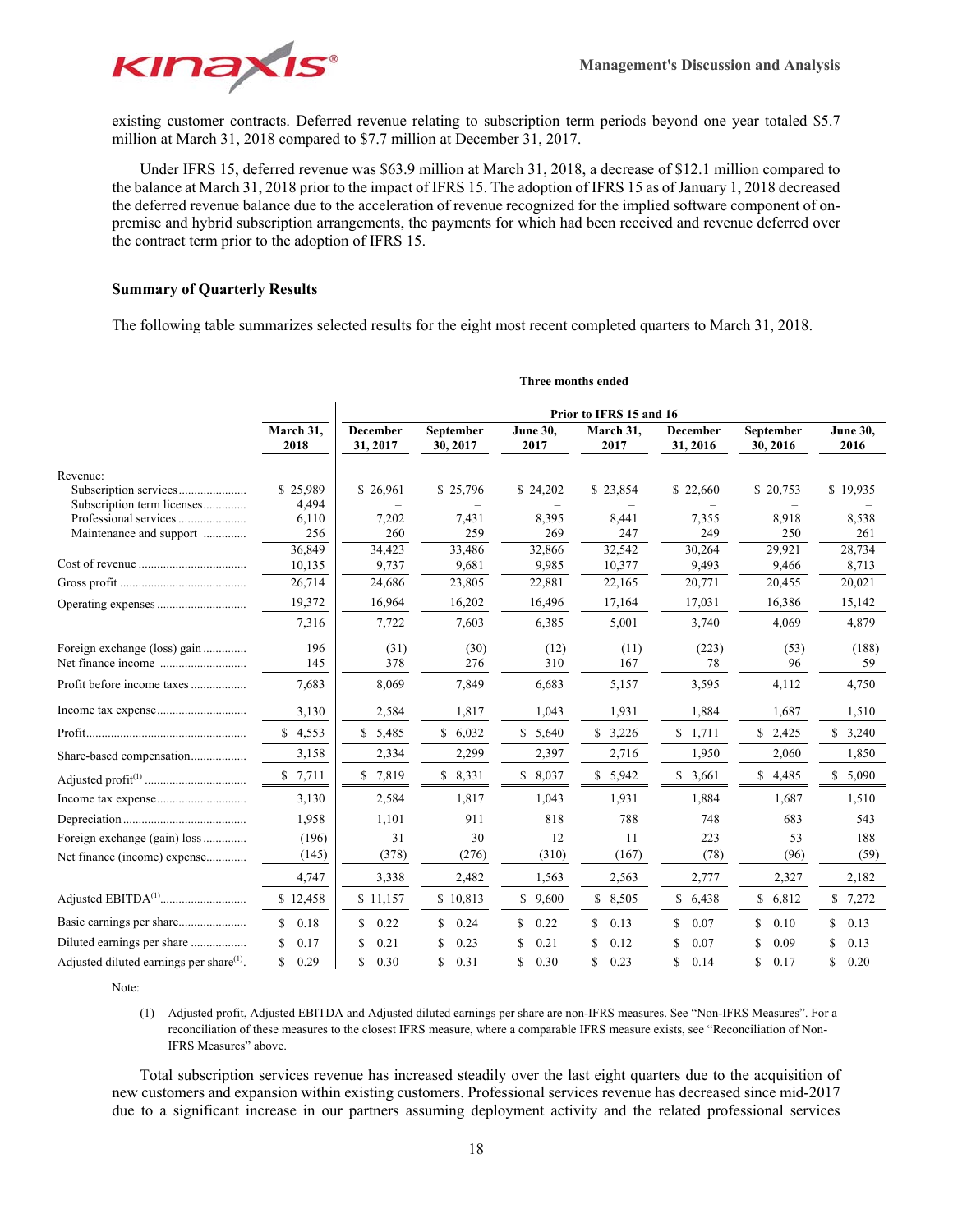

revenue. Maintenance and support revenue has remained consistent over the quarters reflecting support contracts with legacy customers with perpetual licenses that continue to be renewed. Cost of revenue has increased as we continue to invest in the capacity to support the growth in our business with gross margin ranging from 68% to 72% of revenue. Operating expenses have increased as we invest in sales, marketing, and product development. As a significant component of our operating expenses are denominated in Canadian dollars, fluctuations in the foreign exchange rate with the U.S. dollar have had a generally positive impact on operating expenses and quarterly profit in 2016 to 2018.

## **Liquidity and Capital Resources**

Our primary source of cash flow is sales of subscriptions for our software and sales of services. Our approach to managing liquidity is to ensure, to the extent possible, that we always have sufficient liquidity to meet our liabilities as they come due. We do so by continuously monitoring cash flow and actual operating expenses compared to budget.

| As at                 | As at                          |
|-----------------------|--------------------------------|
| <b>March 31, 2018</b> | <b>December 31, 2017</b>       |
|                       | (In thousands of U.S. dollars) |
| \$166,631             | \$158,398                      |

Cash and cash equivalents increased \$8.2 million to \$166.6 million at March 31, 2018 from \$158.4 million at December 31, 2017.

In addition to the cash balances, we have a Cdn. \$20.0 million revolving demand facility available to meet ongoing working capital requirements. No amounts have been withdrawn against this facility. Our principal cash requirements are for working capital and capital expenditures. Excluding deferred revenue, working capital at March 31, 2018 was \$198.4 million. Given the ongoing cash generated from operations and our existing cash and credit facilities, we believe there is sufficient liquidity to meet our current contractual obligations of \$29.2 million and our longer-term growth.

The following table provides a summary of cash inflows and outflows by activity:

|                                   |                                | Three months ended<br>March 31, |   |        |  |
|-----------------------------------|--------------------------------|---------------------------------|---|--------|--|
|                                   | 2018                           |                                 |   | 2017   |  |
|                                   | (In thousands of U.S. dollars) |                                 |   |        |  |
| Cash inflow (outflow) by activity |                                |                                 |   |        |  |
|                                   | 10,546                         |                                 | S | 10.259 |  |
|                                   | (4,821)                        |                                 |   | (317)  |  |
|                                   | 2.030                          |                                 |   | 3,970  |  |
|                                   |                                | 478                             |   | 167    |  |
|                                   | 8.233                          |                                 |   | 14.079 |  |

#### *Cash provided by operating activities*

Cash generated by operating activities for the first quarter of 2018 was \$10.5 million compared to \$10.3 million for the same period in 2017 as higher profit and income tax expense under IFRS 15 and share-based payments was offset by an increase in net working capital balances.

#### *Cash used in investing activities*

Cash used in investing activities is driven by purchases of property and equipment primarily related to computer equipment for use in our hosting facilities and to support research and development requirements. Cash used in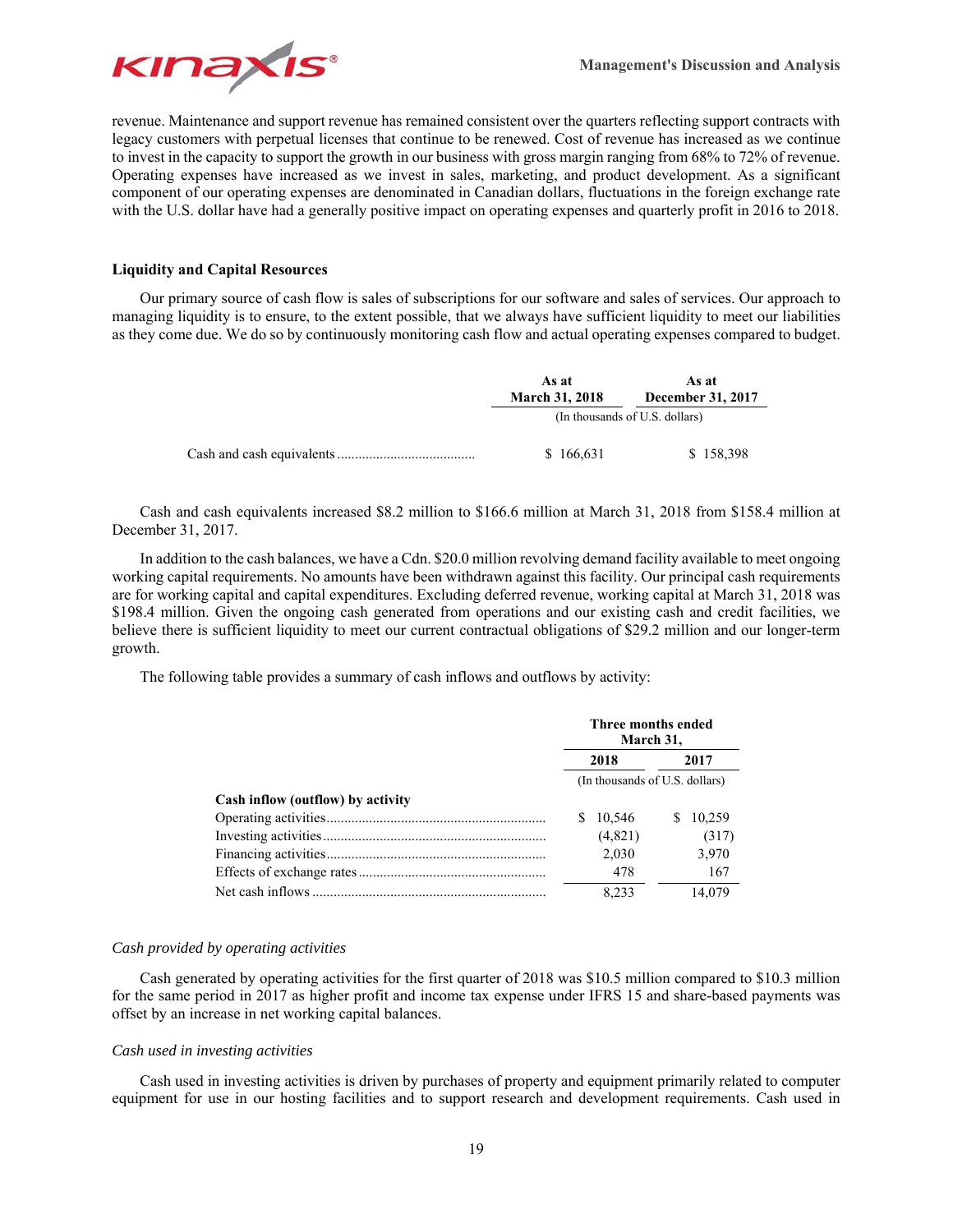

investing activities was \$4.8 million for the first quarter of 2018 compared to \$0.3 million for the same period in 2017. The increase is due to investment in computer equipment for our new data centers. We expect to continue to invest in additional property and equipment to support the growth in our customer base and to take advantage of new and advanced technology.

# *Cash provided by financing activities*

Cash provided by financing activities was \$2.3 million for the first quarter of 2018 compared to \$4.0 million for the same period in 2017. The decrease in cash provided by financing activities was due to fewer stock options exercised during the first quarter of 2018 compared to the same period in 2017. The decrease was also due to payments of lease obligations during the first quarter of 2018, which are recorded as financing outflows with the adoption of IFRS 16 as of January 1, 2018. Previously, all lease payments constituted a portion of operating cash flows.

# *Contractual Obligations*

Our operating lease commitments are primarily for office premises and secure data center facilities with expiry dates that range from August 2018 to May 2023. The majority of the lease commitments relate to our head office in Ottawa, Canada, the lease of which expires in May 2023. Given the ongoing cash generated from operations and our existing cash and credit facilities, we believe there is sufficient liquidity to meet our contractual obligations.

The following table summarizes our contractual obligations as at March 31, 2018, including commitments relating to leasing contracts:

|                                                                        | Less than<br>1 vear | 1 to<br>3 years | 4 to<br>5 years<br>(In thousands of U.S. dollars) | More than<br>5 years | <b>Total</b><br>amount |
|------------------------------------------------------------------------|---------------------|-----------------|---------------------------------------------------|----------------------|------------------------|
| <b>Commitments</b>                                                     | 3.616<br>S.         | 9.267<br>S.     | 2.555<br>S.                                       | -                    | \$15.438               |
| <b>Financial Obligations</b><br>Trade payables and accrued liabilities | 16,351              |                 |                                                   |                      | 16,351                 |
| <b>Total Contractual Obligations </b>                                  | 19.967<br>S.        | 9.267           | 2.555<br>S.                                       | \$.<br>-             | \$ 31.789              |

The following table summarizes our contractual obligations as at December 31, 2017, including commitments relating to leasing contracts:

|                                                                        | Less than<br>1 vear | 1 to<br>3 years | 4 to<br>5 years<br>(In thousands of U.S. dollars) | More than<br>5 years | Total<br>amount |
|------------------------------------------------------------------------|---------------------|-----------------|---------------------------------------------------|----------------------|-----------------|
| <b>Commitments</b>                                                     | $\frac{1}{2}$ 2.908 | 6.824<br>S.     | 2.115<br>S.                                       |                      | \$ 11,847       |
| <b>Financial Obligations</b><br>Trade payables and accrued liabilities | 11,176              |                 |                                                   |                      | 11.176          |
| <b>Total Contractual Obligations </b>                                  | 14,084              | 6.824           | 2.115                                             | \$.<br>-             | \$23.023        |

# **Off-Balance Sheet Arrangements**

We have no off-balance sheet arrangements, other than operating leases with terms of twelve months or less or of low dollar value (which have been included in the disclosed obligations under "*Liquidity and Capital Resources - Contractual Obligations*"), that have, or are likely to have, a current or future material effect on our consolidated financial position, financial performance, liquidity, capital expenditures or capital resources.

# **Transactions with Related Parties**

We did not have any transactions during the three months ended March 31, 2018 and 2017 between the Company and a related party outside the normal course of business.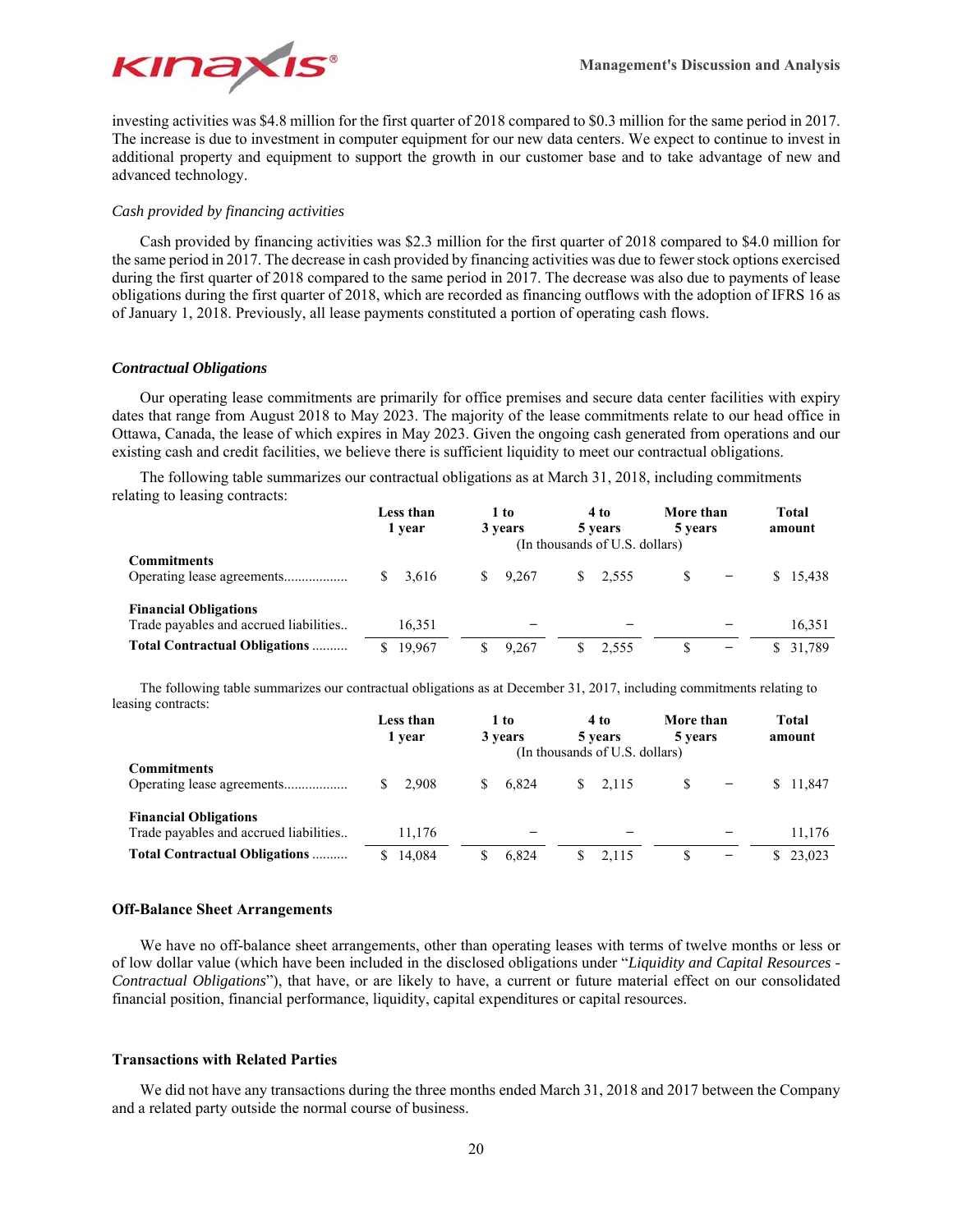

#### **Financial Instruments and Other Instruments**

We recognize financial assets and liabilities when we become party to the contractual provisions of the instrument. On initial recognition, financial assets and liabilities are measured at fair value plus transaction costs directly attributable to the financial assets and liabilities, except for financial assets or liabilities at fair value through profit and loss, whereby the transactions costs are expensed as incurred. The carrying amounts of our financial instruments approximate fair market value due to the short-term maturity of these instruments.

#### *Credit risk*

Credit risk is the risk of an unexpected loss if a customer or counterparty to a financial instrument fails to meet its contractual obligations. Our credit risk is primarily attributable to trade and other receivables.

The nature of our subscription based business results in payments being received in advance of the majority of the services being delivered; as a result, our credit risk exposure is low.

We invest our excess cash in short-term investments with the objective of maintaining safety of principal and providing adequate liquidity to meet all current payment obligations and future planned capital expenditures with the secondary objective of maximizing the overall yield of the investment. We manage our credit risk on investments by dealing only with major Canadian banks and investing only in instruments that we believe have high credit ratings. Given these high credit ratings, we do not expect any counterparties to these investments to fail to meet their obligations.

## *Currency risk*

A portion of our revenues and operating costs are realized in currencies other than our functional currency, such as the Canadian dollar, Japanese Yen, Euro, British Pound, and Korean Won. As a result, we are exposed to currency risk on these transactions. Also, additional earnings volatility arises from the translation of monetary assets and liabilities, investment tax credits recoverable and deferred tax assets and liabilities denominated in foreign currencies at the rate of exchange on each date of our consolidated statements of financial position; the impact of which is reported as a foreign exchange gain or loss or as income tax expense for deferred tax assets and liabilities.

Our objective in managing our currency risk is to minimize exposure to currencies other than our functional currency. We do not engage in hedging activities. We manage currency risk by matching foreign denominated assets with foreign denominated liabilities.

#### *Interest rate risk*

Interest rate risk is the risk that the fair value or future cash flows of a financial instrument will fluctuate due to changes in market interest rates. We believe that interest rate risk is low for our financial assets as the majority of investments are made in fixed rate instruments. We do have interest rate risk related to our credit facilities. The rates on our Revolving Facility are variable to bank prime rate.

#### *Capital management*

Our capital is composed of shareholders' equity which includes our common shares. Our objective in managing our capital is financial stability and sufficient liquidity to increase shareholder value through organic growth and investment in sales, marketing and product development. Our senior management team is responsible for managing the capital through regular review of financial information to ensure sufficient resources are available to meet operating requirements and investments to support our growth strategy. The Board of Directors is responsible for overseeing this process. In order to maintain or adjust our capital structure, we could issue new shares, repurchase shares, approve special dividends or issue debt.

# **Critical Accounting Policies and Estimates**

See our 2017 Annual MD&A and our 2017 annual consolidated financial statements and the related notes thereto for a discussion of the accounting policies and estimates that are critical to the understanding of our business operations and the results of our operations.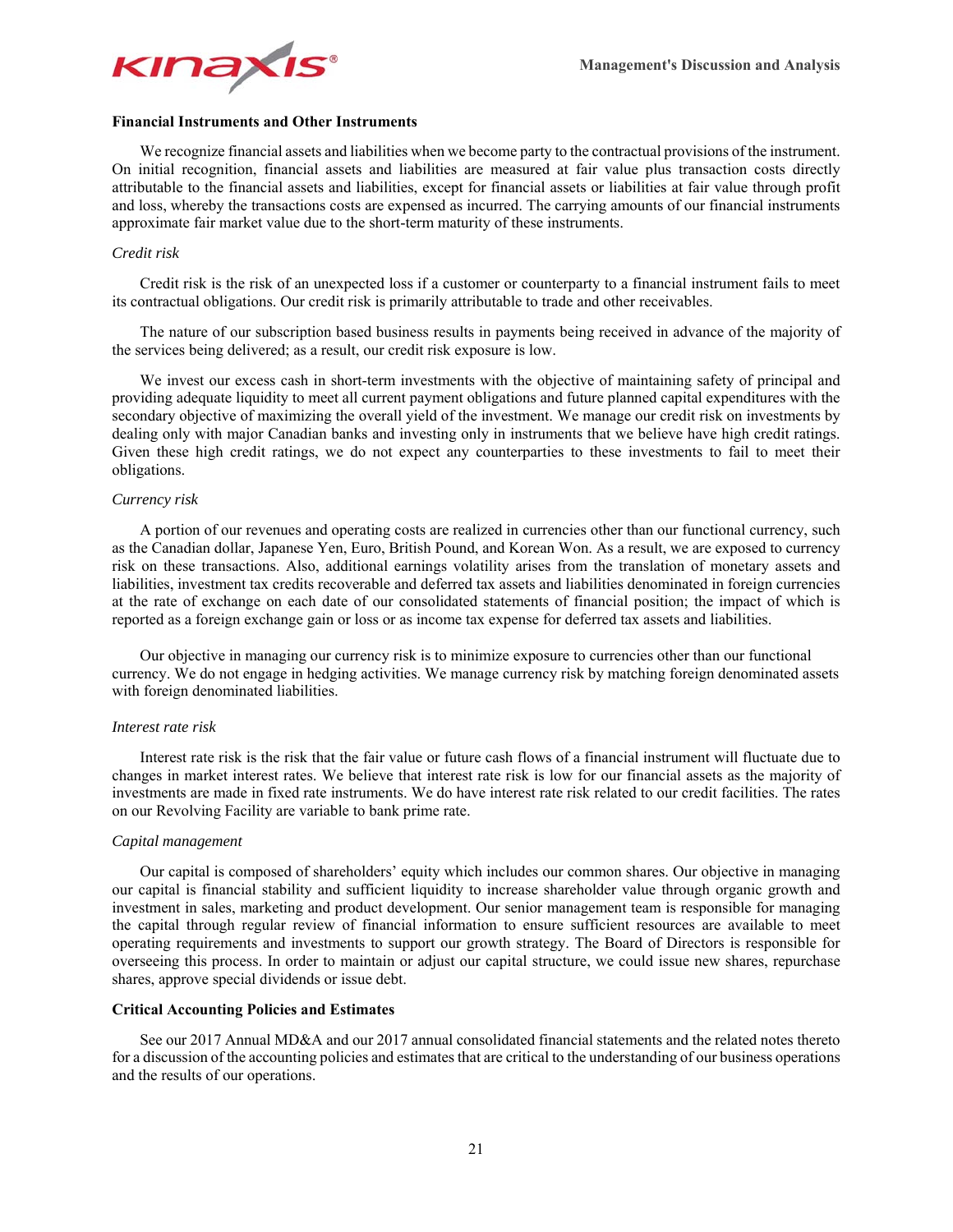

## **Adoption of New Accounting Standards**

## IFRS 15: Revenue from Contracts with Customers ("IFRS 15")

Effective January 1, 2018, we adopted IFRS 15 using the cumulative effect method, with the effect of adopting this standard recognized on January 1, 2018, the date of initial application. Accordingly, the information presented for 2017 has not been restated. It remains as previously reported under IAS 18, IAS 11 and related interpretations.

Adoption of IFRS 15 has not impacted the accounting for our SaaS, professional services or legacy maintenance and support arrangements for our perpetual software licenses. However, adoption has impacted the accounting for our on-premise and hybrid subscription license arrangements, our accounting for contract acquisition costs as well as requiring expanded disclosure on revenue, performance obligations and contract balances.

Prior to adopting IFRS 15, subscription fees for licenses and coterminous maintenance and support and hosting services were combined and recognized ratably over the term of the subscription contract. Under IFRS 15, the fees for on-premise and hybrid subscriptions are separately allocated to each distinct performance obligation. Revenue attributable to the distinct software license component is recognized upfront upon term commencement and revenue allocated to maintenance and support and hosting components is recognized ratably over the term. This results in earlier recognition of revenue for these subscription arrangements.

Prior to adopting IFRS 15, contract acquisition costs, including commissions paid to employees and referral fees to third parties, were expensed upon commencement of the related contract revenue. Under IFRS 15, contract acquisition costs are capitalized and amortized over the expected customer renewal period which we have determined to be six years. We applied the practical expedient to not capitalize contract acquisition costs if the amortization period is one year or less.

Effective January 1, 2018, revenue from SaaS arrangements, maintenance and support from on-premise and hybrid arrangements and hosting services from hybrid arrangements are reported as subscription services revenue. Revenue recognized for the software license component from on-premise arrangements is separately reported as subscription term license revenue. Professional services and revenue from legacy maintenance and support on perpetual licenses arrangements continue to be reported separately.

We elected to apply the practical expedient to not adjust the total consideration over the contract term for the effect of a financing component if the period between the transfer of services to the customer and the customer's payment for these services is expected to be one year or less.

In our adoption of IFRS 15, we elected to apply the requirements of the new standard only to contracts that are incomplete at the date of initial application. We also elected to apply the contract modification practical expedient and reflect the aggregate effect of all contract modifications prior to the transition date.

#### IFRS 16: Leases ("IFRS 16")

Effective January 1, 2018, we early adopted IFRS 16, which specifies how to recognize, measure, present and disclose leases. The standard provides a single lessee accounting model, requiring lessees to recognize assets and liabilities for all leases.

We have adopted IFRS 16 using the modified retrospective approach and accordingly the information presented for 2017 has not been restated. We have elected to apply the practical expedient not to recognise right-of-use assets and lease liabilities for short-term leases that have a lease term of 12 months or less and leases of low-value assets. We have also elected to apply the practical expedient to account for each lease component and any non-lease components as a single lease component.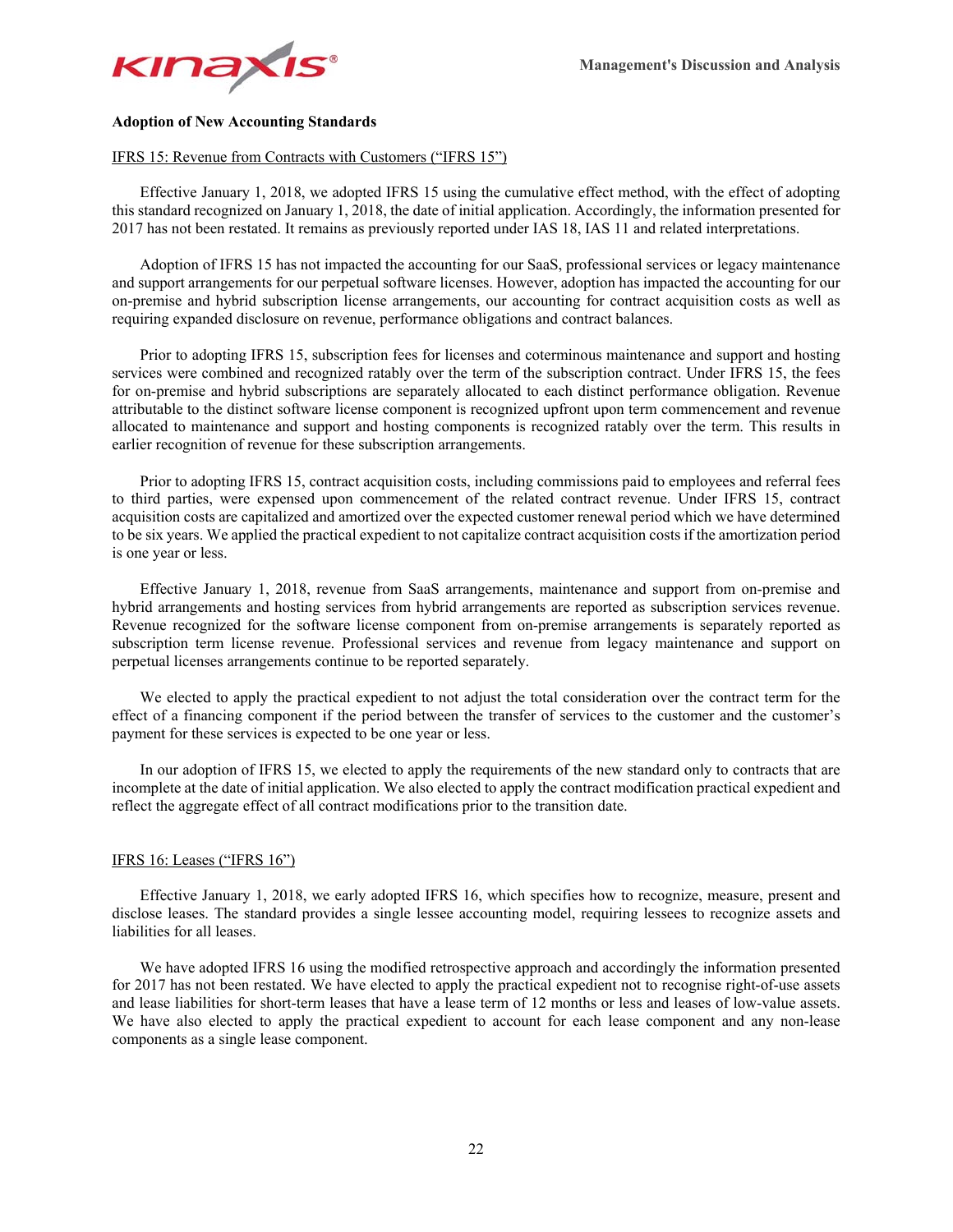

On initial application, we have elected to record right-of-use assets based on the corresponding lease liability. Right-of-use assets and lease obligations of \$10.8 million were recorded as of January 1, 2018, with no net impact on retained earnings.

## IFRS 9: Financial Instruments ("IFRS 9")

Effective January 1, 2018, we adopted IFRS 9, which sets out requirements for recognition and measurement, impairment, derecognition and general hedge accounting. This standard simplifies the classification of a financial asset as either at amortized cost or at fair value as opposed to the multiple classifications which were permitted under IAS 39. This standard also requires the use of a single impairment method as opposed to the multiple methods in IAS 39. The approach in IFRS 9 is based on how an entity manages its financial instruments in the context of its business model and the contractual cash flow characteristics of the financial assets. The standard also adds guidance on the classification and measurement of financial liabilities.

Trade and other receivables that were classified as loans and receivables under IAS 39 are classified as financial assets measured at amortised cost. There is no change to the initial measurement of our financial assets. Impairment of financial assets is based on an expected credit loss ("ECL") model under IFRS 9, rather than the incurred loss model under IAS 39. ECLs are a probability-weighted estimate of credit losses. We calculated ECLs based on actual credit loss experience over the past five years. As a percentage of revenue, our actual credit loss experience has not been material.

The adoption of IFRS 9 has not had an effect on our accounting policies related to financial liabilities.

There was no material impact of transition to IFRS 9 on the opening balances.

## **Controls and Procedures**

## *Disclosure Controls and Procedures*

The Company's Chief Executive Officer ("**CEO**") and Chief Financial Officer ("**CFO**") are responsible for establishing and maintaining our disclosure controls and procedures. We maintain a set of disclosure controls and procedures designed to provide reasonable assurance that information required to be publicly disclosed is recorded, processed, summarized and reported on a timely basis. Our CEO and CFO have evaluated the design of our disclosure controls and procedures at the end of the quarter and based on the evaluation have concluded that the disclosure controls and procedures are effectively designed.

#### *Internal Controls over Financial Reporting*

Our internal controls over financial reporting ("**ICFR**") are designed to provide reasonable assurance regarding the reliability of financial reporting and the preparation of financial statements for external purposes in accordance with IFRS. Our management is responsible for establishing and maintaining adequate ICFR. Management, including our CEO and CFO, does not expect that our ICFR will prevent or detect all errors and all fraud or will be effective under all future conditions. A control system is subject to inherent limitations and even those systems determined to be effective can provide only reasonable, but not absolute, assurance that the control objectives will be met with respect to financial statement preparation and presentation.

National Instrument 52-109 of the Canadian Securities Administrators requires our CEO and CFO to certify that they are responsible for establishing and maintaining ICFR and that those internal controls have been designed and are effective in providing reasonable assurance regarding the reliability of financial reporting and the preparation of financial statements in accordance with IFRS. Our CEO and CFO are also responsible for disclosing any changes to our internal controls during the most recent period that have materially affected, or are reasonably likely to materially affect, our internal control over financial reporting. Our management under the supervision of our CEO and CFO has evaluated the design of our ICFR based on the Internal Control – Integrated Framework issued in 2013 by the Committee of Sponsoring Organizations of the Treadway Commission. We have made changes and additions to our